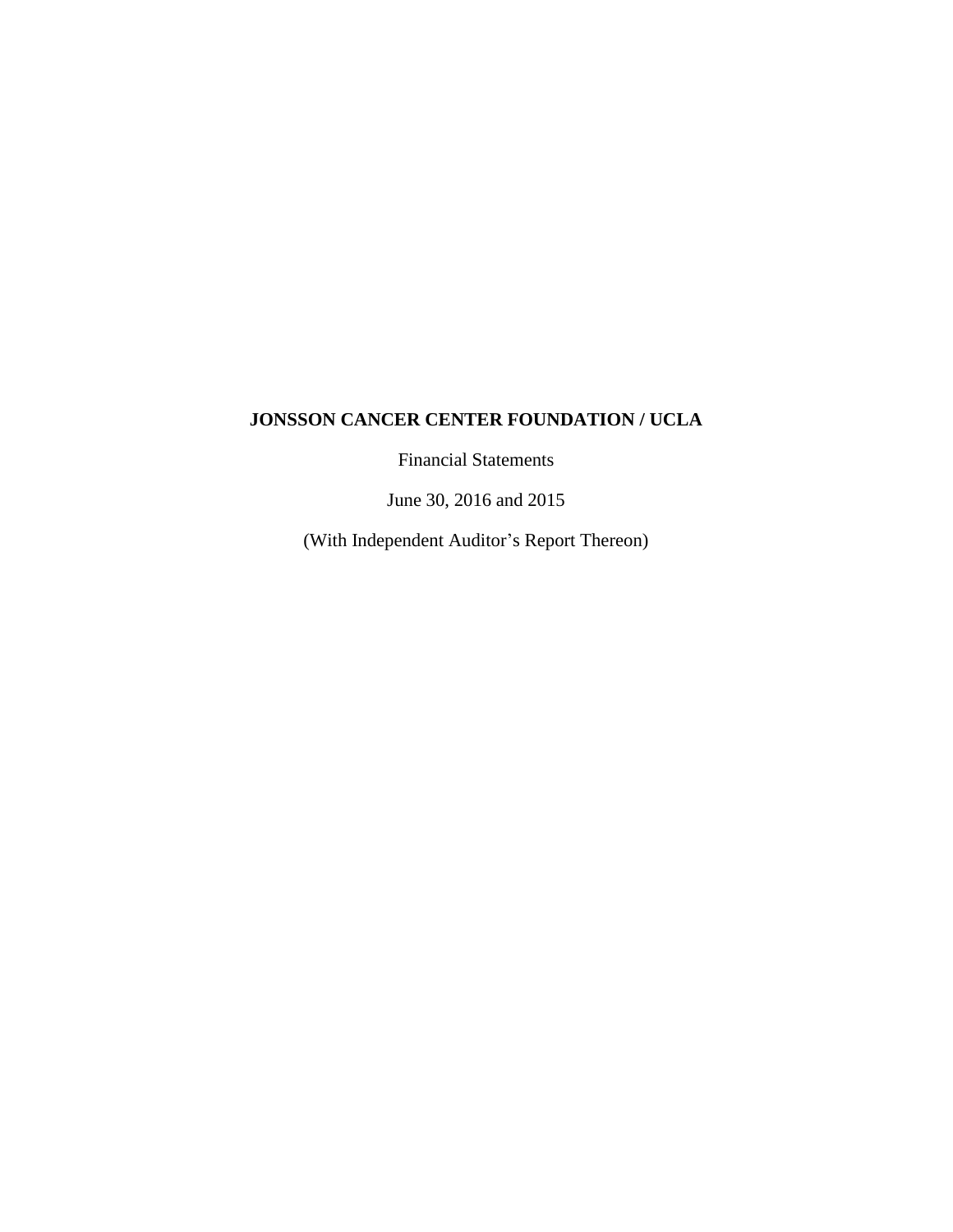# **Table of Contents**

| <b>Independent Auditor's Report</b>                           | $1-2$   |
|---------------------------------------------------------------|---------|
| Management's Discussion and Analysis (Unaudited)              | $3-6$   |
| <b>Basic Financial Statements:</b>                            |         |
| <b>Statements of Net Position</b>                             | 7       |
| Statements of Revenues, Expenses, and Changes in Net Position | 8       |
| <b>Statements of Cash Flows</b>                               | 9       |
| Notes to Financial Statements                                 | $10-19$ |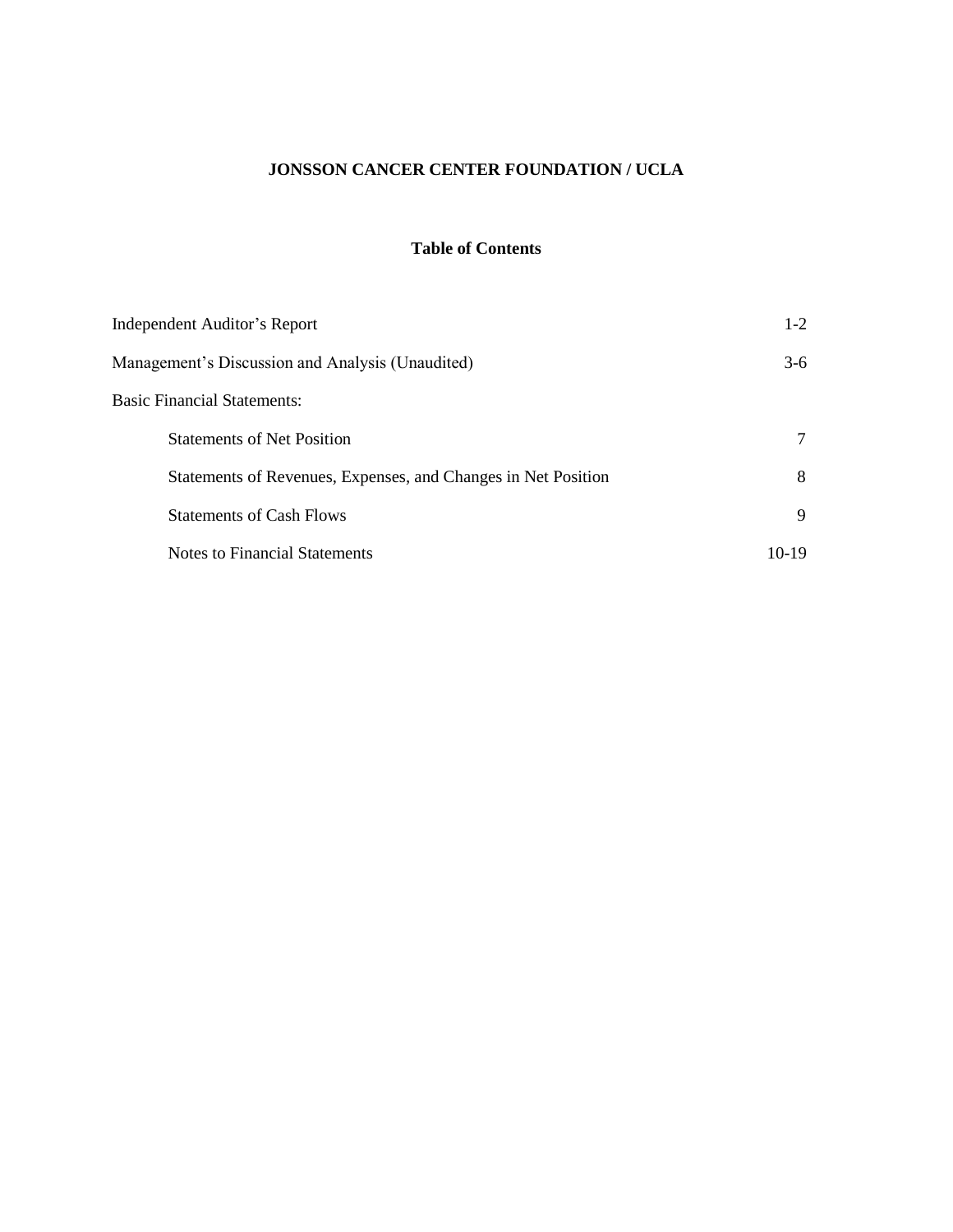

# **Report of Independent Auditors**

To the Board of Directors of Jonsson Cancer Center Foundation/UCLA

We have audited the accompanying financial statements of The Jonsson Cancer Center Foundation/UCLA (the "Foundation"), a component unit of the University of California, which comprise the statement of net position as of June 30, 2016, and the related statements of revenues, expenses, and changes in net position and of cash flows for the year then ended, and the related notes to the financial statements, which collectively comprise the Foundation's basic financial statements as listed in the table of contents.

# *Management's Responsibility for the Financial Statements*

Management is responsible for the preparation and fair presentation of the financial statements in accordance with accounting principles generally accepted in the United States of America; this includes the design, implementation, and maintenance of internal control relevant to the preparation and fair presentation of financial statements that are free from material misstatement, whether due to fraud or error.

# *Auditor's Responsibility*

Our responsibility is to express an opinion on the financial statements based on our audit. We conducted our audit in accordance with auditing standards generally accepted in the United States of America. Those standards require that we plan and perform the audit to obtain reasonable assurance about whether the financial statements are free from material misstatement.

An audit involves performing procedures to obtain audit evidence about the amounts and disclosures in the financial statements. The procedures selected depend on our judgment, including the assessment of the risks of material misstatement of the financial statements, whether due to fraud or error. In making those risk assessments, we consider internal control relevant to the Foundation's preparation and fair presentation of the financial statements in order to design audit procedures that are appropriate in the circumstances, but not for the purpose of expressing an opinion on the effectiveness of the Foundation's internal control. Accordingly, we express no such opinion. An audit also includes evaluating the appropriateness of accounting policies used and the reasonableness of significant accounting estimates made by management, as well as evaluating the overall presentation of the financial statements. We believe that the audit evidence we have obtained is sufficient and appropriate to provide a basis for our audit opinion.

# *Opinion*

In our opinion, the financial statements referred to above present fairly, in all material respects, the financial position of the Foundation as of June 30, 2016, and the changes in its financial position and its cash flows for the year then ended in accordance with accounting principles generally accepted in the United States of America.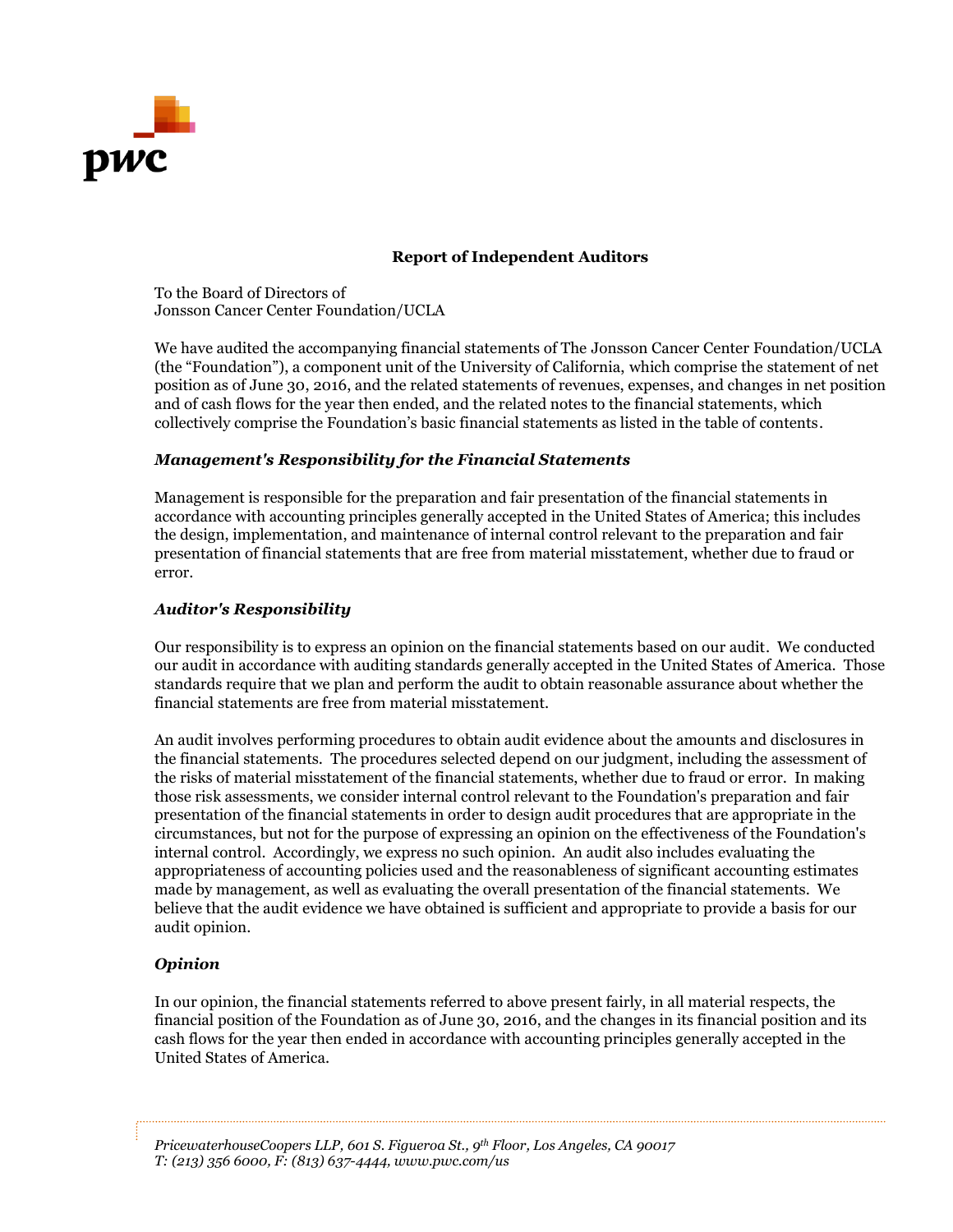

# *Emphasis of Matter*

As discussed in Note 2 to the financial statements, the Foundation changed the manner in which it presents certain fair value hierarchy disclosures related to investments in fiscal 2016. Our opinion is not modified with respect to this matter.

#### *Other Matters*

#### *2015 Financial Statements*

The financial statements of the Foundation as of June 30, 2015 and for the year then ended, prior to the retrospective application of the change in presentation of certain fair value hierarchy disclosures related to investments, as described in Note 2, were audited by other auditors whose report dated December 23, 2015 expressed an unmodified opinion on those statements.

We also have audited the adjustments to retrospectively apply the change in presentation of certain fair value hierarchy disclosures related to investments, as described in Note 2. In our opinion, such adjustments are appropriate and have been properly applied. We were not engaged to audit, review, or apply any procedures to the 2015 financial statements of the Foundation other than with respect to the adjustments and, accordingly, we do not express an opinion or any other form of assurance on the 2015 financial statements taken as a whole.

## *Required Supplementary Information*

The accompanying management's discussion and analysis on pages 3 through 6 are required by accounting principles generally accepted in the United States of America to supplement the basic financial statements. Such information, although not a part of the basic financial statements, is required by the Governmental Accounting Standards Board who considers it to be an essential part of financial reporting for placing the basic financial statements in an appropriate operational, economic, or historical context. We have applied certain limited procedures to the required supplementary information in accordance with auditing standards generally accepted in the United States of America, which consisted of inquiries of management about the methods of preparing the information and comparing the information for consistency with management's responses to our inquiries, the basic financial statements, and other knowledge we obtained during our audit of the basic financial statements. We do not express an opinion or provide any assurance on the information because the limited procedures do not provide us with sufficient evidence to express an opinion or provide any assurance.

Pricarred church Cappis LLP

Los Angeles, California October 21, 2016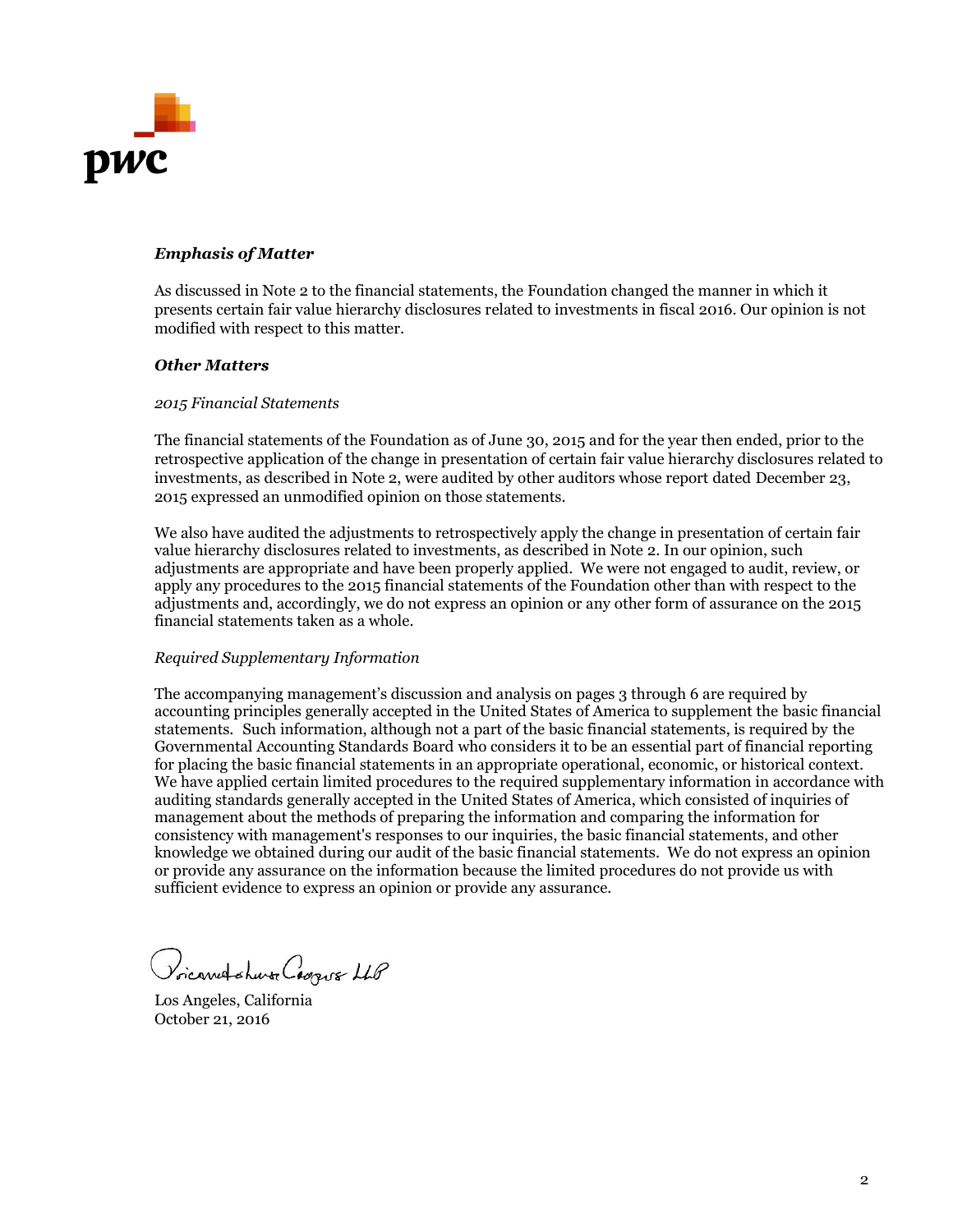Management's Discussion and Analysis (Unaudited)

June 30, 2016 and 2015

The Jonsson Cancer Center Foundation/UCLA (Foundation), formerly the California Institute for Cancer Research, was established in 1956. The primary purpose of the Foundation is to raise and distribute funds for cancer research at the University of California, Los Angeles (UCLA). Donations to the Foundation come, predominately, from individuals committed to eradicating cancer who are inspired by the high quality of cancer research conducted at UCLA in the Jonsson Comprehensive Cancer Center (JCCC).

The following discussion and analysis of the Foundation's financial performance presents an overview of its financial activities for the fiscal year ended June 30, 2016 (FY16), with selected comparative information for the fiscal year ended June 30, 2015 (FY15), and the fiscal year ended June 30, 2014 (FY14). This discussion and analysis has been prepared by management and should be read in conjunction with and is qualified in its entirety by the accompanying audited financial statements and notes.

# **Using This Report**

This annual report consists of a series of financial statements prepared in accordance with the Governmental Accounting Standards Board Statement No. 34, *Basic Financial Statements and Management's Discussion and Analysis—For State and Local Governments*.

One of the most important questions asked about the Foundation's finances is whether the Foundation is better or worse off as a result of the year's activities. The keys to understanding this question are the Statements of Net Position, Statements of Revenues, Expenses and Changes in Net Position, and the Statements of Cash Flows. These statements present financial information in a form similar to that used by private sector companies. The Foundation's net position (the difference between assets and liabilities) is one indicator of the Foundation's financial health. Over time, increases or decreases in net position are one indicator of the improvement or erosion of the Foundation's financial condition when considered in combination with other non-financial information.

The Statements of Net Position include all assets and liabilities. The Statements of Revenues, Expenses and Changes in Net Position present revenues earned and expenses incurred during the year. Activities are reported as either operating or non-operating. Operating revenues include current use gifts to the Foundation and operating expenses include program support. Investment results are reported as nonoperating income (loss). These statements are prepared using the economic resources measurement focus and the accrual basis of accounting. Another way to assess the financial health of the Foundation is to look at the Statements of Cash Flows. Its primary purpose is to provide relevant information about the sources and uses of cash of an entity during a given period, and it helps users assess an entity's ability to generate cash flows.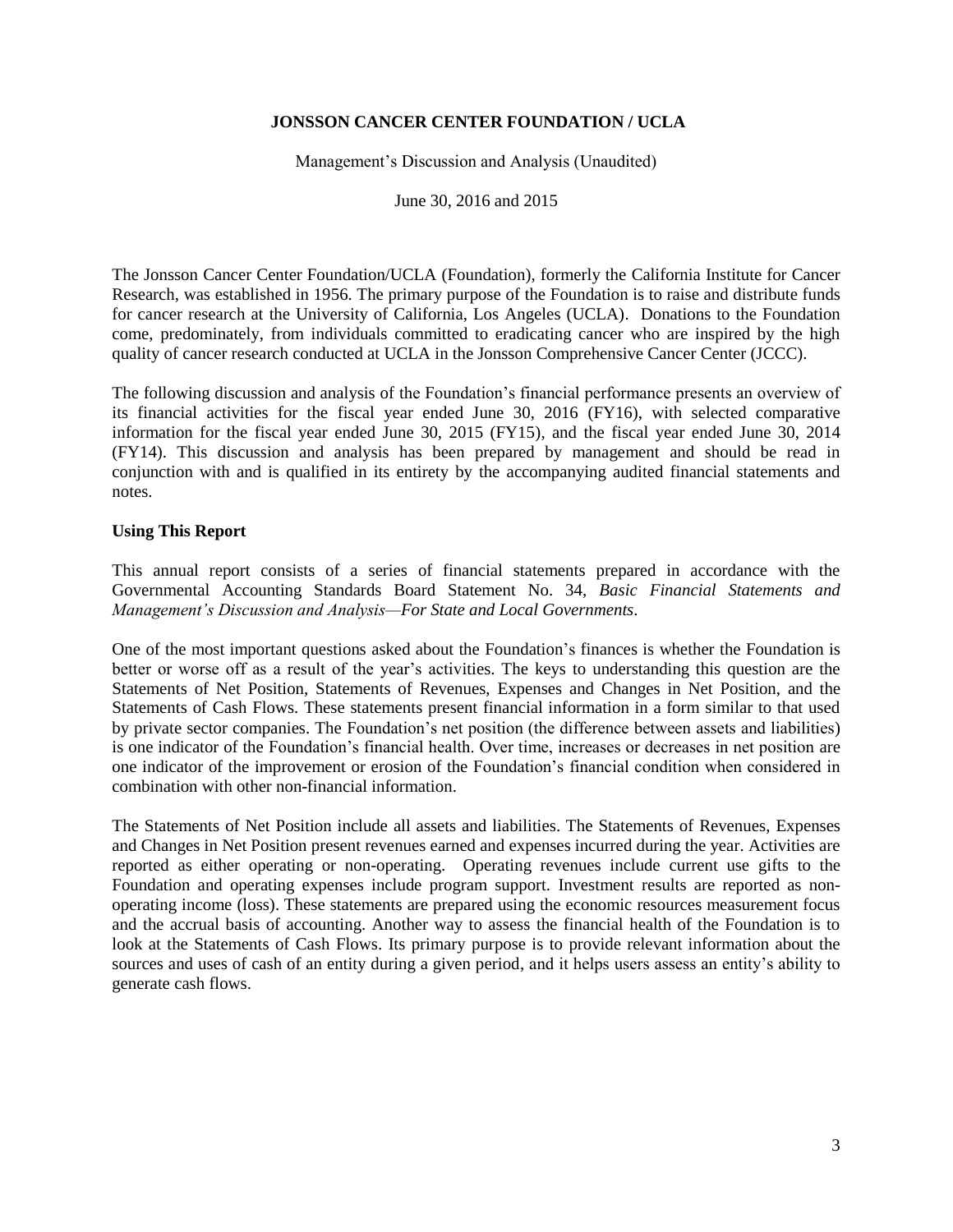# Management's Discussion and Analysis (Unaudited)

# June 30, 2016 and 2015

# Condensed Financial Information

|                                                              |                  | FY 2016-2015<br>change |                           | FY 2015-2014<br>change |                  |
|--------------------------------------------------------------|------------------|------------------------|---------------------------|------------------------|------------------|
|                                                              | 2016             | percentage             | 2015                      | percentage             | 2014             |
| Assets                                                       |                  |                        |                           |                        |                  |
| Cash                                                         | \$<br>782,121    | 315%                   | \$<br>188,260             | 39%                    | \$<br>135,062    |
| Investments                                                  |                  |                        |                           |                        |                  |
| Short-term investments                                       | 6,445,021        | 1%                     | 6,396,378                 | 12%                    | 5,688,808        |
| Long-term investments                                        | 6,867,634        | 185%                   | 2,412,246                 | 1%                     | 2,388,047        |
| Total investments                                            | 13,312,655       | 51%                    | 8,808,624                 | 9%                     | 8,076,855        |
| Pledges receivable, net                                      | 9.970,433        | 204%                   | 3,278,311                 | 26%                    | 2,597,999        |
| Other assets                                                 | 91,864           | $-44%$                 | 163,399                   | 87%                    | 87,215           |
| Total assets                                                 | 24,157,073       | 94%                    | 12,438,594                | 14%                    | 10,897,131       |
|                                                              |                  |                        |                           |                        |                  |
| <b>Liabilities</b>                                           |                  |                        |                           |                        |                  |
| <b>Current liabilities</b>                                   | 847,226          | 45%                    | 585,542                   | 1150%                  | 46,861           |
| <b>Total liabilities</b>                                     | 847,226          | 45%                    | 585,542                   | 1150%                  | 46,861           |
| Net position                                                 |                  |                        |                           |                        |                  |
|                                                              |                  |                        |                           |                        |                  |
| Restricted net position                                      | 14,878,554       | 314%                   | 3,593,764                 | 34%                    | 2,681,507        |
| Unrestricted net position                                    | 8,431,293<br>\$. | 2%<br>97%              | 8,259,288<br>$\mathbb{S}$ | 1%<br>9%               | 8,168,763<br>\$  |
| Total net position                                           | 23,309,847       |                        | 11,853,052                |                        | 10,850,270       |
| Revenues and expenses                                        |                  |                        |                           |                        |                  |
| Operating revenues                                           |                  |                        |                           |                        |                  |
| Contributions                                                | \$<br>23,363,080 | 108%                   | 11,222,441<br>\$          | 9%                     | 10,313,307<br>\$ |
| <b>Event Revenue</b>                                         | 53,881           | $-20%$                 | 67,500                    | 1%                     | 66,964           |
| Total operating revenues                                     | 23,416,961       | 107%                   | 11,289,941                | 9%                     | 10,380,271       |
| Operating expenses                                           |                  |                        |                           |                        |                  |
| Program Support                                              | 10,653,031       | 14%                    | 9,328,363                 | 10%                    | 8,493,717        |
| Fundraising                                                  | 381,702          | $-18%$                 | 466,216                   | 25%                    | 373,526          |
| Management and general                                       | 709,452          | $-2%$                  | 721,921                   | 16%                    | 620,803          |
| Total operating expenses                                     | 11,744,185       | 12%                    | 10,516,500                | 11%                    | 9,488,046        |
| Net operating income                                         | 11,672,776       | 1409%                  | 773,441                   | $-13%$                 | 892,225          |
| Non-operating income (loss)                                  |                  |                        |                           |                        |                  |
| <b>Investment Income</b>                                     | 224,393          | 7%                     | 210,227                   | $-4%$                  | 219,853          |
| Realized gains and changes in fair value of investments, net | (440, 374)       | $-2404%$               | 19,114                    | $-89%$                 | 173,034          |
| Total non-operating income (loss), net                       | (215,981)        | $-194%$                | 229,341                   | $-42%$                 | 392,887          |
| Change in net position                                       | \$<br>11,456,795 | 1043%                  | \$<br>1,002,782           | $-22%$                 | \$<br>1,285,112  |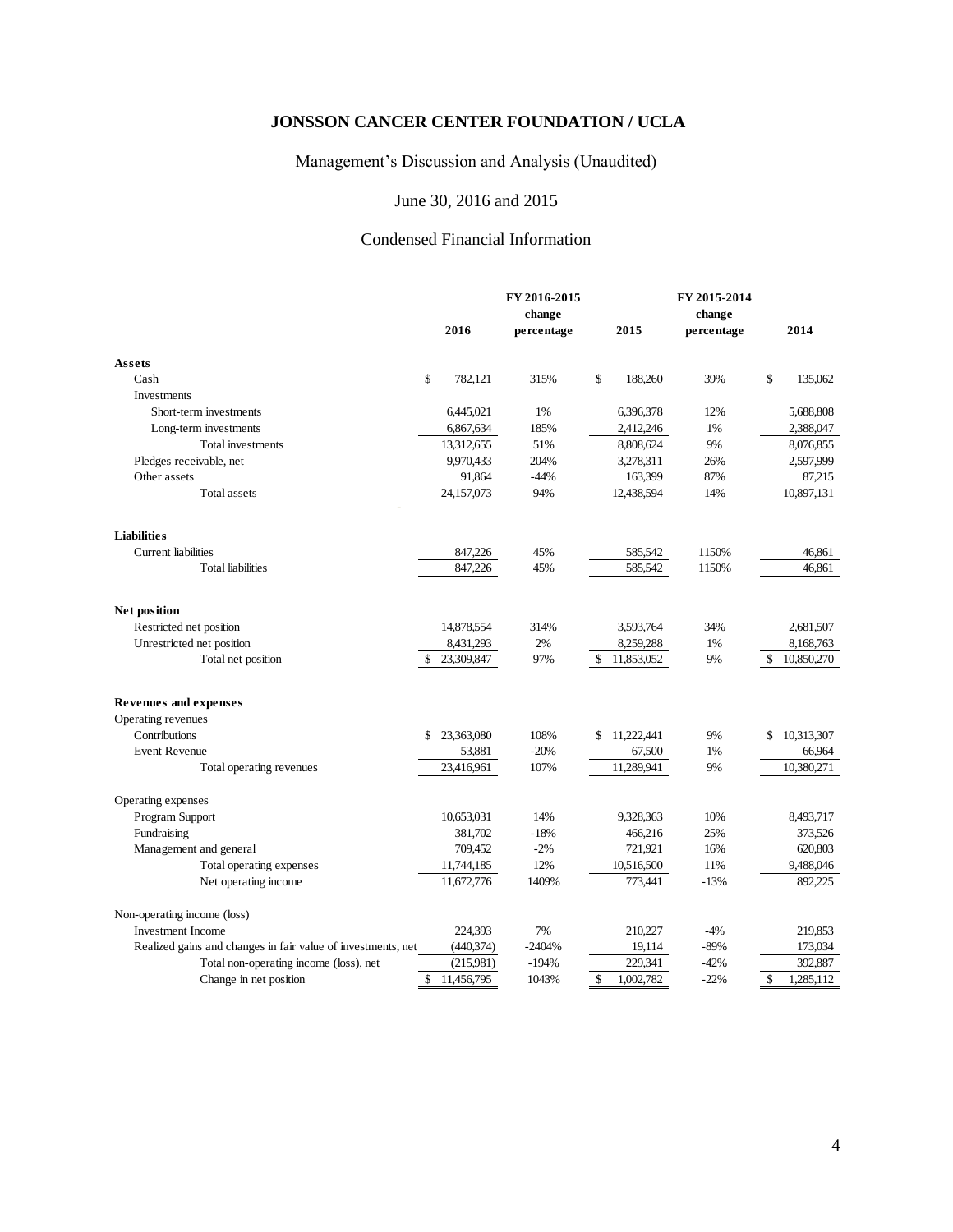Management's Discussion and Analysis (Unaudited)

June 30, 2016 and 2015

# **Financial Highlights**

In FY16, the Foundation's total assets increased 94% or \$11.7 million to \$24.2 million at June 30, 2016 from \$12.4 million at June 30, 2015. The exceptional increase in FY16 was primarily due to the receipt of a \$10 million pledge and a transfer of a gift fund from The University of California (UC) for the purpose of cancer research. In FY15, the Foundation's total assets increased 14% or \$1.5 million to \$12.4 million at June 30, 2015 from \$10.9 million at June 30, 2014 due to increases in both pledges receivable and investments, as discussed below.

Liabilities of the Foundation increased by 45% or \$262 thousand to \$847 thousand in FY16 from \$586 thousand in FY15. In FY15, current liabilities increased 1150% or \$539 thousand to \$586 thousand from \$47 thousand in FY14. Both increases were due to grants awarded in one fiscal year that were not processed until the following fiscal year.

Contributions to the Foundation increased by 108% or \$12.1 million to \$23.4 million in FY16 as compared to \$11.2 million in FY15. This increase was primarily due to an individual donor's pledge for \$10 million. Contributions to the Foundation increased by 9% or \$909 thousand in FY15 as compared to FY14. This increase was due to greater support across a variety of areas: estate gifts, gifts in honor of patients and doctors, and a record-breaking year for an annual fundraising event.

## **Assets**

Foundation assets include cash, investments, pledges receivable, and other assets. In FY16, the Foundation's investments increased 51% or \$4.5 million to \$13.3 million at June 30, 2016 from \$8.8 million at June 30, 2015. This was primarily due to the transfer of ownership of the Evelyn Hamburger fund from the University of California, worth approximately \$4.7 million as of June 30, 2016. This quasiendowment provides a source of funding for seed grants and other initiatives to UCLA which fuel cutting edge cancer research. Pledges receivable increased 204% or \$6.7 million to \$10 million at June 30, 2016 from \$3.3 million at June 30, 2015. The increase in pledges receivable is largely the result of \$10.2 million in new pledges (net of discount) offset by \$3.5 million in pledge payments.

In FY15, the Foundation's investments increased 9% or \$732 thousand to \$8.8 million at June 30, 2015 from \$8.1 million at June 30, 2014. This was primarily due to a contribution received in FY15 from a charitable remainder trust for \$544 thousand. Finally, pledges receivable increased 26% or \$680 thousand to \$3.3 million at June 30, 2015 from \$2.6 million at June 30, 2014. This increase in pledges receivable was the result of \$2.0 million in new pledges offset by \$1.3 million in pledge payments.

# **Operating Revenues and Expenses**

The condensed schedules of revenues, expenses and changes in net position summarize operating income and non-operating income (loss) for FY16, FY15 and FY14. In FY16, the Foundation's contribution revenue increased by 108% or \$12.1 million to \$23.4 million from \$11.2 million in FY15. This increase was primarily due to the largest pledge ever received in the Foundation's history (\$10 million).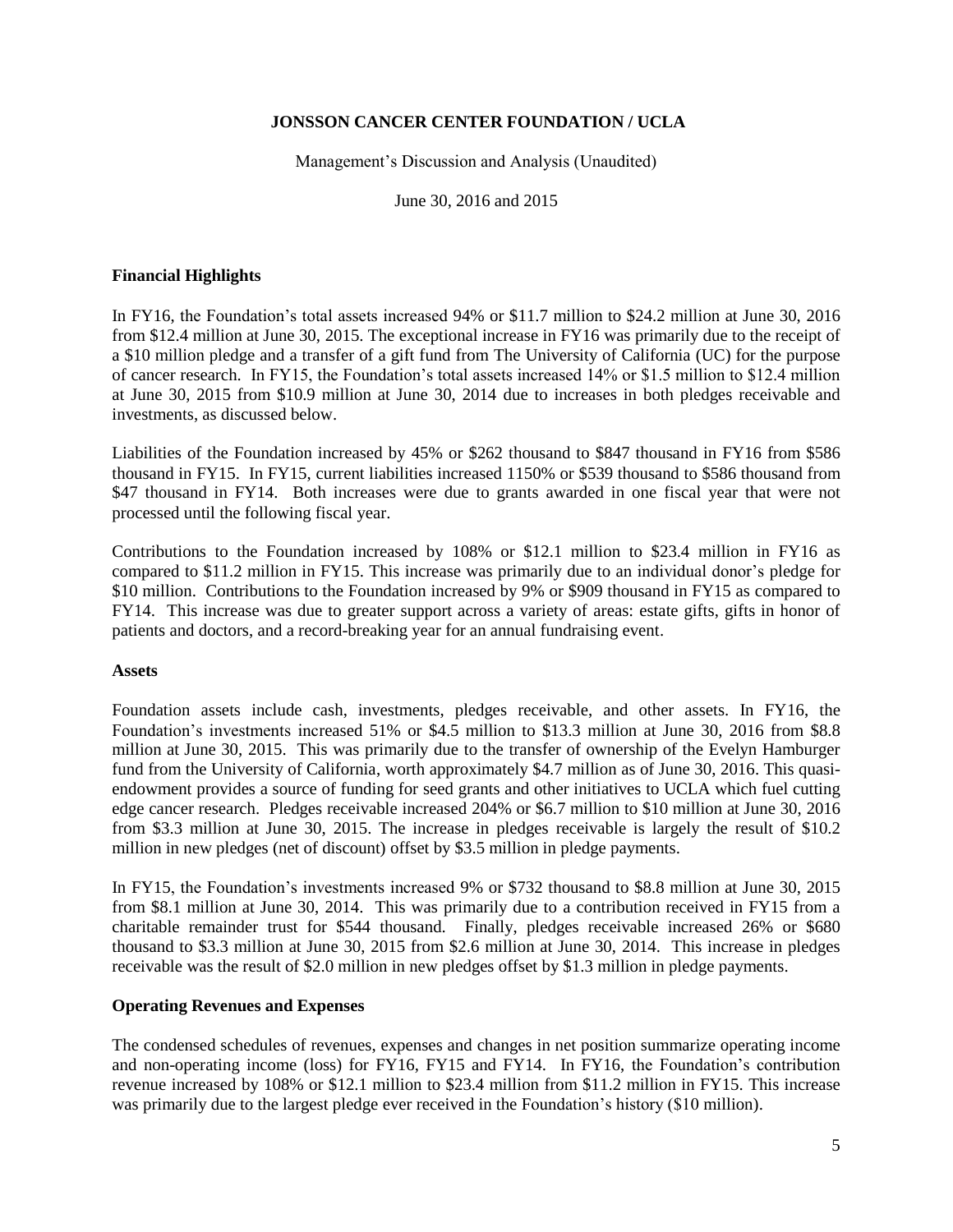### Management's Discussion and Analysis (Unaudited)

June 30, 2016 and 2015

In response to the increase in donor contributions, program support increased 14% or \$1.3 million to \$10.7 million in FY16 compared to \$9.3 million in FY15. Fundraising costs decreased 18% or \$85 thousand to \$382 thousand in FY16 compared to \$466 thousand in FY15. This decrease was due, predominantly, to a drop in expenses related to fundraising events. Management and general expenses decreased 2% or \$12 thousand to \$709 thousand in FY16 compared to \$722 thousand in FY15. This decrease was principally due to office space renovations which occurred in FY15 and not repeated in FY16.

Contribution revenue increased \$909 thousand in FY15 versus FY14 due to greater support across a variety of areas. Both estate/trust and major gifts tend to involve a small number of large contributions. Therefore, one or two gifts in these categories can significantly impact gift revenue in either a positive or negative direction.

Reflecting the increase in contribution revenue, program support increased to \$9.3 million in FY15 compared to \$8.5 million in FY14. Fundraising costs increased 25% to \$466 thousand in FY15 compared to \$374 thousand in FY14 due to expenses related to an annual fundraising event that had a recordbreaking year for contributions. Management and general expenses increased 16% to \$722 thousand in FY15 compared to \$621 thousand in FY14 primarily due to changes in Foundation office space that required the purchase of furniture/modular walls as well as facilities' staff time.

## **Non-operating Income (Loss)**

In FY16, non-operating income (loss) declined by 194% or \$445 thousand, becoming a loss of \$216 thousand from income of \$229 thousand in FY15. This was primarily due to the decline in investment performance for both the General Endowment Pool (GEP) managed by the UC Regents as well as the Endowed Investment Pool (EIP) managed by the UCLA Investment Company. The GEP experienced a loss of 3.6% while the EIP returned a negative 4.1% in fiscal year 2016.

Non-operating income in FY15 declined 42% or \$164 thousand to \$229 thousand from \$393 thousand in FY14. This was due to a decline in performance of the Foundation's investment in EIP which returned 6.4% in FY15 versus 13.9% in FY14.

## **Factors Impacting Future Periods**

Management is not aware of any factors that would have a significant impact on future periods.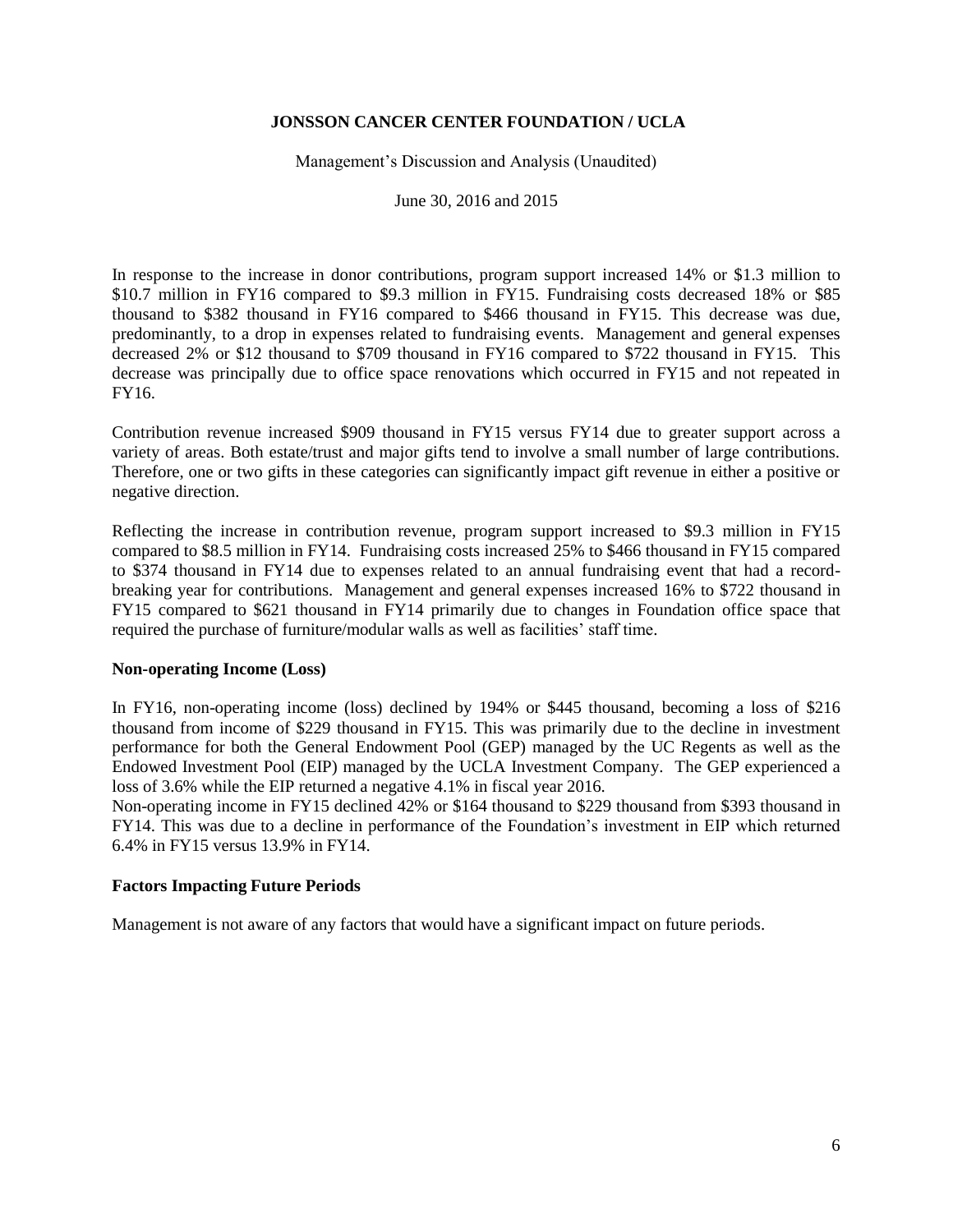# Statements of Net Position

# June 30, 2016 and 2015

|                                | 2016       | 2015             |
|--------------------------------|------------|------------------|
| <b>Assets</b>                  |            |                  |
| <b>Current assets</b>          |            |                  |
| \$<br>Cash                     | 782,121    | \$<br>188,260    |
| Short-term investments         | 6,445,021  | 6,396,378        |
| Accounts and other receivables | 65,544     | 135,733          |
| Accrued investment income      | 26,320     | 27,666           |
| Pledges receivable, net        | 1,749,171  | 2,221,991        |
| Total current assets           | 9,068,177  | 8,970,028        |
| Non-current assets:            |            |                  |
| Long-term investments          | 6,867,634  | 2,412,246        |
| Pledges receivable, net        | 8,221,262  | 1,056,320        |
| Total non-current assets       | 15,088,896 | 3,468,566        |
| <b>Total assets</b><br>\$      | 24,157,073 | \$<br>12,438,594 |
| <b>Liabilities</b>             |            |                  |
| <b>Current liabilities</b>     |            |                  |
| Accounts and grants payable    | 847,226    | 585,542          |
| <b>Total liabilities</b>       | 847,226    | 585,542          |
| <b>Net position</b>            |            |                  |
| Restricted expendable gifts    | 14,878,554 | 3,593,764        |
| Unrestricted                   | 8,431,293  | 8,259,288        |
| Total net position             | 23,309,847 | \$<br>11,853,052 |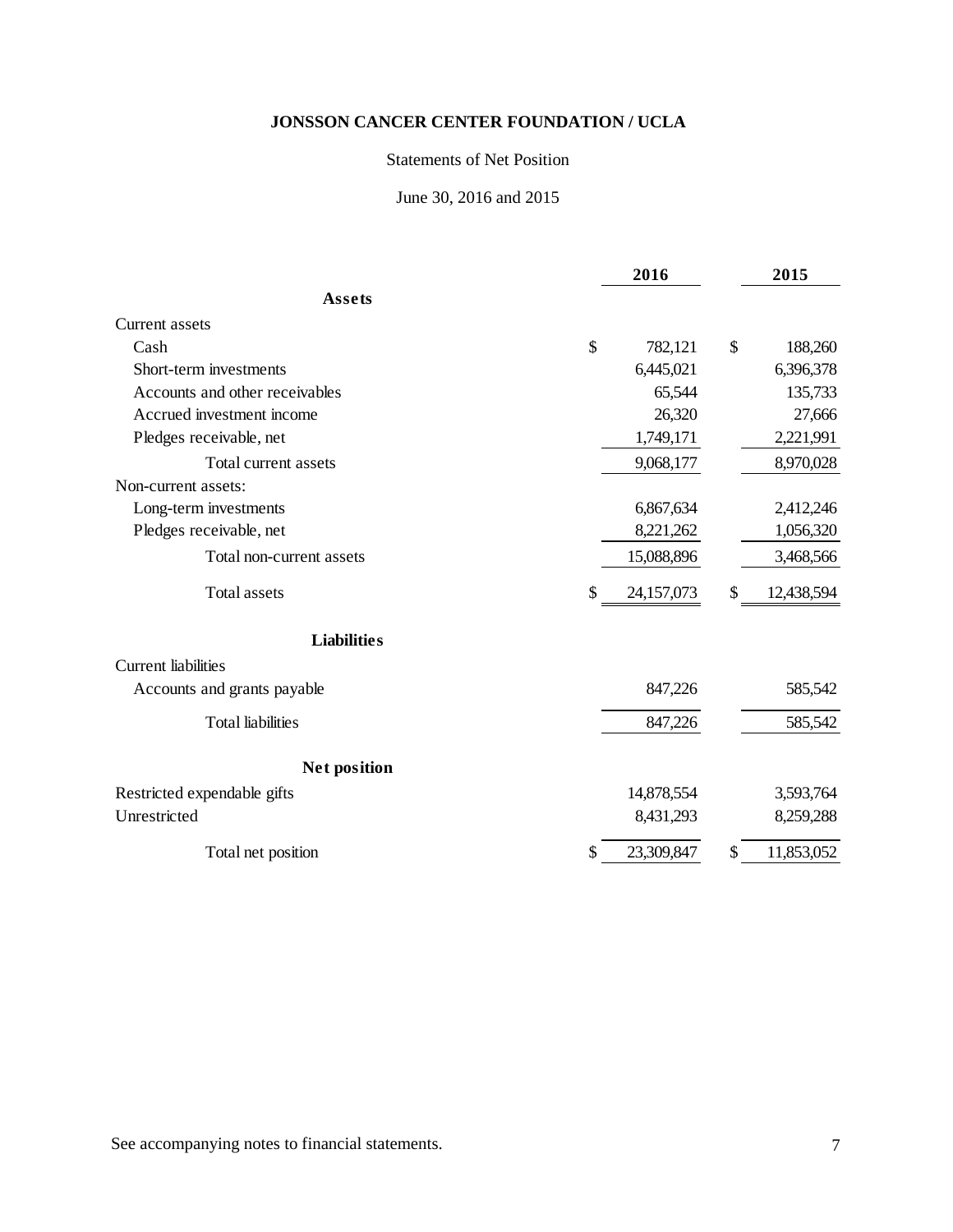Statements of Revenues, Expenses, and Changes in Net Position

Years ended June 30, 2016 and 2015

|                                                                      |    | 2016       |               | 2015       |
|----------------------------------------------------------------------|----|------------|---------------|------------|
| Operating revenues                                                   |    |            |               |            |
| Contributions                                                        | \$ | 23,363,080 | $\mathcal{S}$ | 11,222,441 |
| Event revenue                                                        |    | 53,881     |               | 67,500     |
| Total operating revenues                                             |    | 23,416,961 |               | 11,289,941 |
| Operating expenses                                                   |    |            |               |            |
| Program support                                                      |    | 10,653,031 |               | 9,328,363  |
| Fundraising                                                          |    | 381,702    |               | 466,216    |
| Management and general                                               |    | 709,452    |               | 721,921    |
| Total operating expenses                                             |    | 11,744,185 |               | 10,516,500 |
| Operating income                                                     |    | 11,672,776 |               | 773,441    |
| Non-operating income (loss)                                          |    |            |               |            |
| Investment income                                                    |    | 224,393    |               | 210,227    |
| Realized gains (losses) and change in fair value of investments, net |    | (440, 374) |               | 19,114     |
| Total non-operating income (loss), net                               |    | (215,981)  |               | 229,341    |
| Increase in net position                                             |    | 11,456,795 |               | 1,002,782  |
| Net position                                                         |    |            |               |            |
| Beginning of year                                                    |    | 11,853,052 |               | 10,850,270 |
| End of year                                                          | S  | 23,309,847 | \$            | 11,853,052 |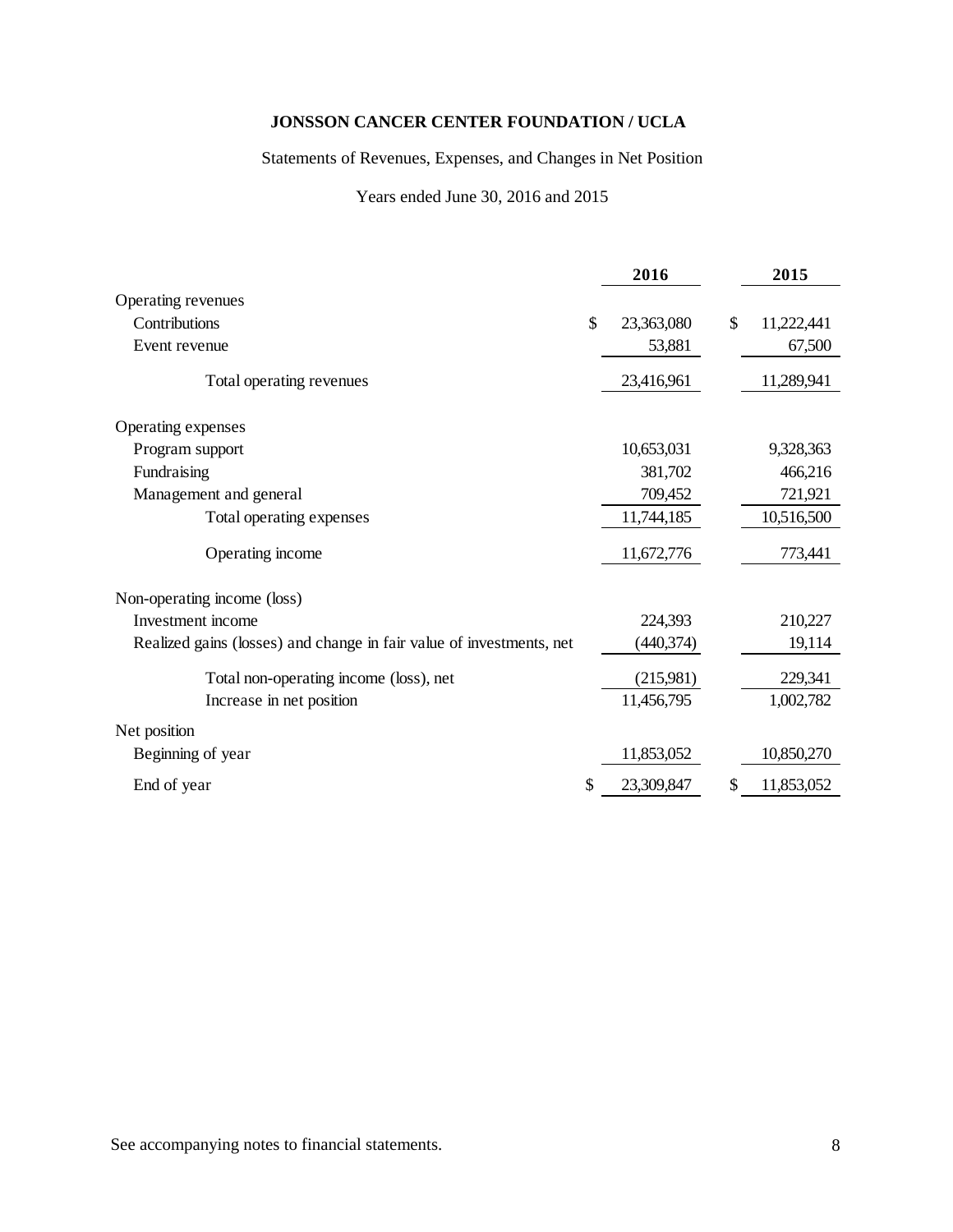# Statements of Cash Flows

# Years ended June 30, 2016 and 2015

|                                                                                       | 2016                    | 2015                    |
|---------------------------------------------------------------------------------------|-------------------------|-------------------------|
| Cash flows from operating activities                                                  |                         |                         |
| Contributions                                                                         | \$<br>10,675,373        | \$<br>9,757,683         |
| Event revenue                                                                         | 56,381                  | 67,500                  |
| Program support                                                                       | (10, 356, 797)          | (8,829,616)             |
| Fundraising expenses<br>Management and general expenses                               | (363,735)<br>(749, 809) | (466,391)<br>(700, 237) |
|                                                                                       |                         |                         |
| Net cash used by operating activities                                                 | (738, 587)              | (171,061)               |
| Cash flows from investing activities                                                  |                         |                         |
| Proceeds from sale of investments                                                     | 1,155,352               | 721,882                 |
| Purchase of investments                                                               | (48, 643)               | (707, 569)              |
| Interest and dividends on investments                                                 | 225,739                 | 209,946                 |
| Net cash provided by investing activities                                             | 1,332,448               | 224,259                 |
| Net increase in cash                                                                  | 593,861                 | 53,198                  |
| Cash:                                                                                 |                         |                         |
| Beginning of year                                                                     | 188,260                 | 135,062                 |
| End of year                                                                           | \$<br>782,121           | \$<br>188,260           |
| Reconciliation of operating income to net cash used by operating<br>activities        |                         |                         |
| Operating income                                                                      | \$<br>11,672,776        | \$<br>773,441           |
| Adjustments to reconcile operating income to net cash used by<br>operating activities |                         |                         |
| Non-cash gifts                                                                        | (6,051,114)             | (726,968)               |
| Changes in assets and liabilities:<br>Accounts and other receivables                  | 70,189                  | (75,903)                |
| Pledges receivable, net                                                               | (6,692,122)             | (680,312)               |
| Accounts and grants payable                                                           | 261,684                 | 538,681                 |
| Net cash used by operating activities                                                 | \$<br>(738, 587)        | \$<br>(171,061)         |
|                                                                                       |                         |                         |
| Supplemental non-cash activities information:<br>Gifts of securities                  | 6,051,114               | 726,968                 |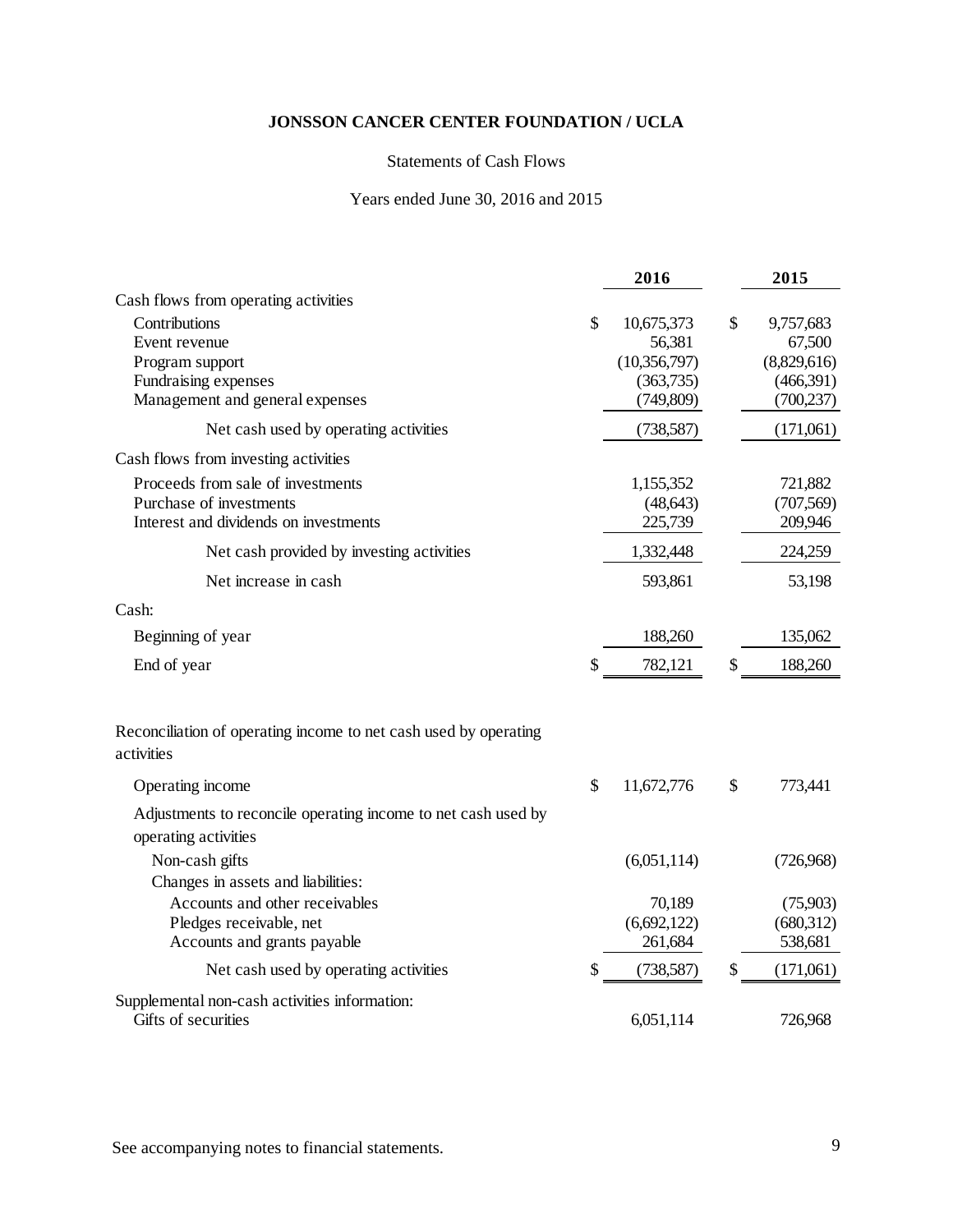#### Notes to Financial Statements

June 30, 2016 and 2015

## **(1) Organization**

The Jonsson Cancer Center Foundation / UCLA (Foundation), formerly the California Institute for Cancer Research, was established in 1956. The Foundation is a nonprofit organization whose primary purpose is to raise and distribute funds for cancer research at the University of California, Los Angeles (UCLA). The Foundation is a component unit of the University of California.

The Foundation raises funds in two broad areas: donor directed grants and programmatic support for the Jonsson Comprehensive Cancer Center (JCCC) at UCLA. Donor directed grants are typically designated by the donor for research being undertaken by a specific doctor, or for a particular project. JCCC programmatic support donations are, in turn, unrestricted by the donor. The Foundation pools these unrestricted gifts to accumulate significant funds for cancer research, such as seed grants, next generation technology, and impact grants which support collaboration between researchers. This information is detailed further in footnote (6) Program Support on page 18.

The Foundation is governed by a Board of Directors and the director of the JCCC serves as the president of the Foundation. In the event of the dissolution of the Foundation, any and all assets held in its name shall be distributed to UCLA for use in the investigation of the causes, treatment, and cure of the diseases known as cancer, under the direction of the Dean of the David Geffen School of Medicine. Accordingly, the Foundation is considered a governmental not-for-profit organization, subject to reporting under the Governmental Accounting Standards Board (GASB).

UCLA provides the facilities and the staff for the operation and administration of the Foundation's activities. The Foundation transfers gift funds to UCLA or The UCLA Foundation, which assumes responsibility for actual disbursement in accordance with the donor's wishes. The Foundation has two independently operated chapters located in the greater Los Angeles area that assist in the fundraising effort.

## **(2) Summary of Significant Accounting Policies**

A summary of the significant accounting policies applied in the preparation of these financial statements is presented below:

## *(a) Basis of Accounting*

The accompanying financial statements have been prepared in accordance with U.S. generally accepted accounting principles including all applicable effective standards of the GASB. The statements are prepared using the economic resources measurement focus and the accrual basis of accounting.

## *(b) Recently Adopted New Accounting Pronouncement*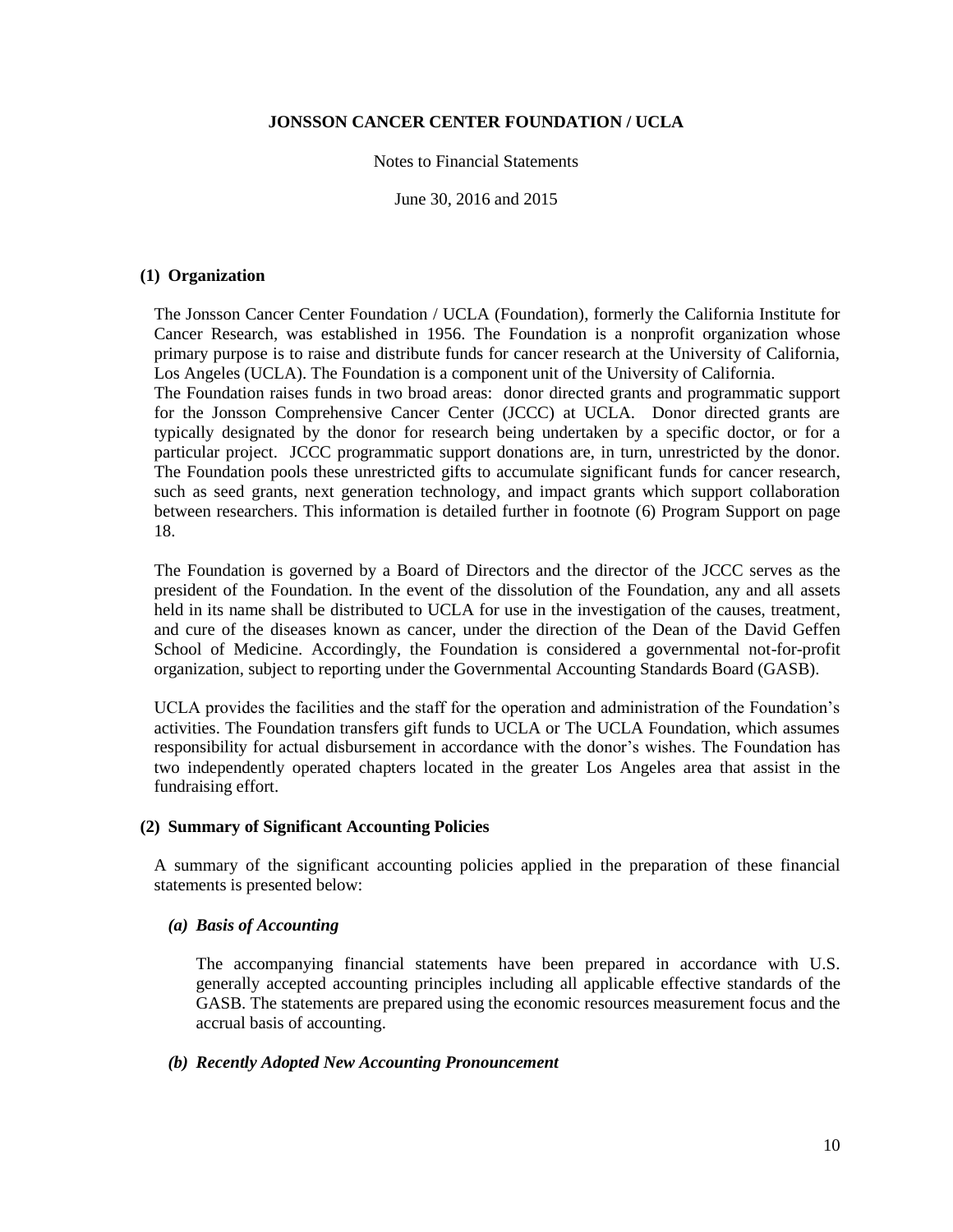#### Notes to Financial Statements

June 30, 2016 and 2015

In February 2015, the GASB issued Statement No. 72, *Fair Value Measurement and Application*, effective for The Foundation's fiscal year beginning July 1, 2015. This Statement establishes standards for accounting and financial reporting for fair value measurements. The Statement requires investments to be measured at fair value and permits the use of net asset value as the fair value of the shares held when an investment does not have a readily determinable fair value. Fair value is defined as the price that would be received to sell an asset or paid to transfer a liability in an orderly transaction between market participants at the measurement date. Statement No. 72 also requires certain disclosures related to all fair value measurements.

#### *(c) Cash*

The Foundation manages its cash through major banking institutions. At June 30, 2016 and 2015, the carrying amount of the Foundation's cash held in nationally recognized banking institutions was approximately \$782 thousand and \$188 thousand, respectively. At June 30, 2016 and 2015, the Foundation had cash in banks exceeding the Federal Deposit Insurance Corporation (FDIC) insurance limits by approximately \$531 thousand and \$1.3 million due to distributed checks not yet cleared. To mitigate custodial risk, the Foundation conducts business with fiscally sound banks with national recognition.

#### *(d) Investments*

Investments are measured and recorded at fair value. The Foundation's investment policy requires that all funds be invested with the University of California (UC) through The UCLA Foundation or the UC Regents. The Foundation participates in several external investment pools sponsored by either the UC Regents or The UCLA Foundation. These investment pools are not SEC registered. The Foundation's investments in external investment pools are reported at net asset value as determined by the pool's respective manager (the UC Regents or The UCLA Foundation). As such, these investments are excluded from the fair value level hierarchy. Management believes that net asset value (NAV) is a practical expedient to estimating fair value. The basis for determining the fair value of pooled funds is determined as the number of units held in the pool multiplied by the price-per-unit share.

#### *(e) Pledges Receivable*

Pledges are written unconditional promises to make future payments. The Foundation recognizes a receivable and revenue at the time the pledge is made by the donor on the basis that the pledge is verifiable, measurable, probable of collection, and meets all applicable eligibility requirements according to GASB No. 33. Pledges extending beyond one year are discounted to recognize the present value of the future cash flows. In subsequent years, this discount is accreted and reported as additional contribution revenue in accordance with donor imposed restrictions, if any. In addition, pledges are reported net of an allowance, which includes specific reserves for items that are past due in payments, if applicable, as well as a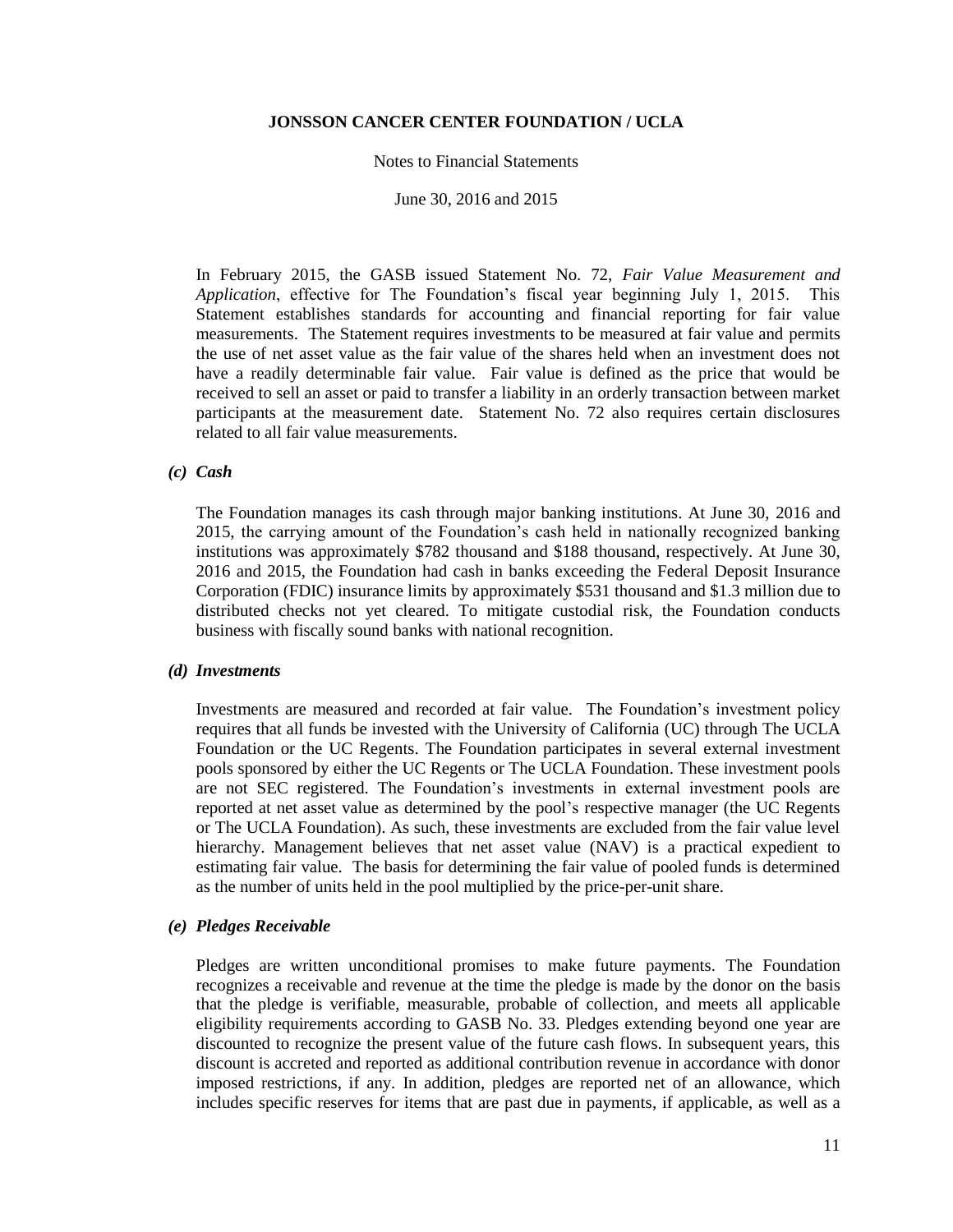### Notes to Financial Statements

June 30, 2016 and 2015

general reserve which is based on the Foundation's three-year rolling average loss experience.

Conditional pledges, which depend on the occurrence of a specified future or uncertain event, such as matching gifts from other donors or time restrictions on expenditure, plus all pledges for endowment purposes, are recognized when the conditions are substantially met.

## *(f) Net Position*

When possible, the Foundation uses restricted resources when an expense is incurred for which both restricted and unrestricted resources are available. Net position comprises the following:

**Restricted expendable gifts** *–* donations to the Foundation that are restricted by the donor for a specific purpose or pledges receivable net of discount and allowance.

**Unrestricted** *–* the net position of the Foundation that is not subject to donor-imposed restrictions.

# *(g) Classification of Revenues and Expenses*

Operating revenues include contributions from various donors and guild chapters as well as event revenue representing the fair value of tickets and other items sold at fundraising events. Operating expenses include program support, fundraising, management and general. Program support is disbursed to UCLA or The UCLA Foundation in support of cancer research activities consistent with the donor's wishes or, in the case of unrestricted funds, in support of UCLA programs selected by Foundation management in consultation with the JCCC academic leadership. Non-operating income and loss include interest and investment distributions, net realized gains (losses) on the sale of investments, and change in the fair value of investments held at the end of the period.

### *(h) Use of Estimates*

The preparation of financial statements in accordance with U.S. generally accepted accounting principles requires management to make estimates and assumptions that affect the reported amounts of assets and liabilities, the disclosure of contingent assets and liabilities at the dates of the financial statements, and the reported amounts of revenues and expenses during the reporting periods. Actual results may differ from those estimates.

## *(i) Income Taxes*

The Foundation is exempt from taxation under Section  $501(c)(3)$  of the Internal Revenue Code and Section 23701d of the California Revenue and Taxation Code and is generally not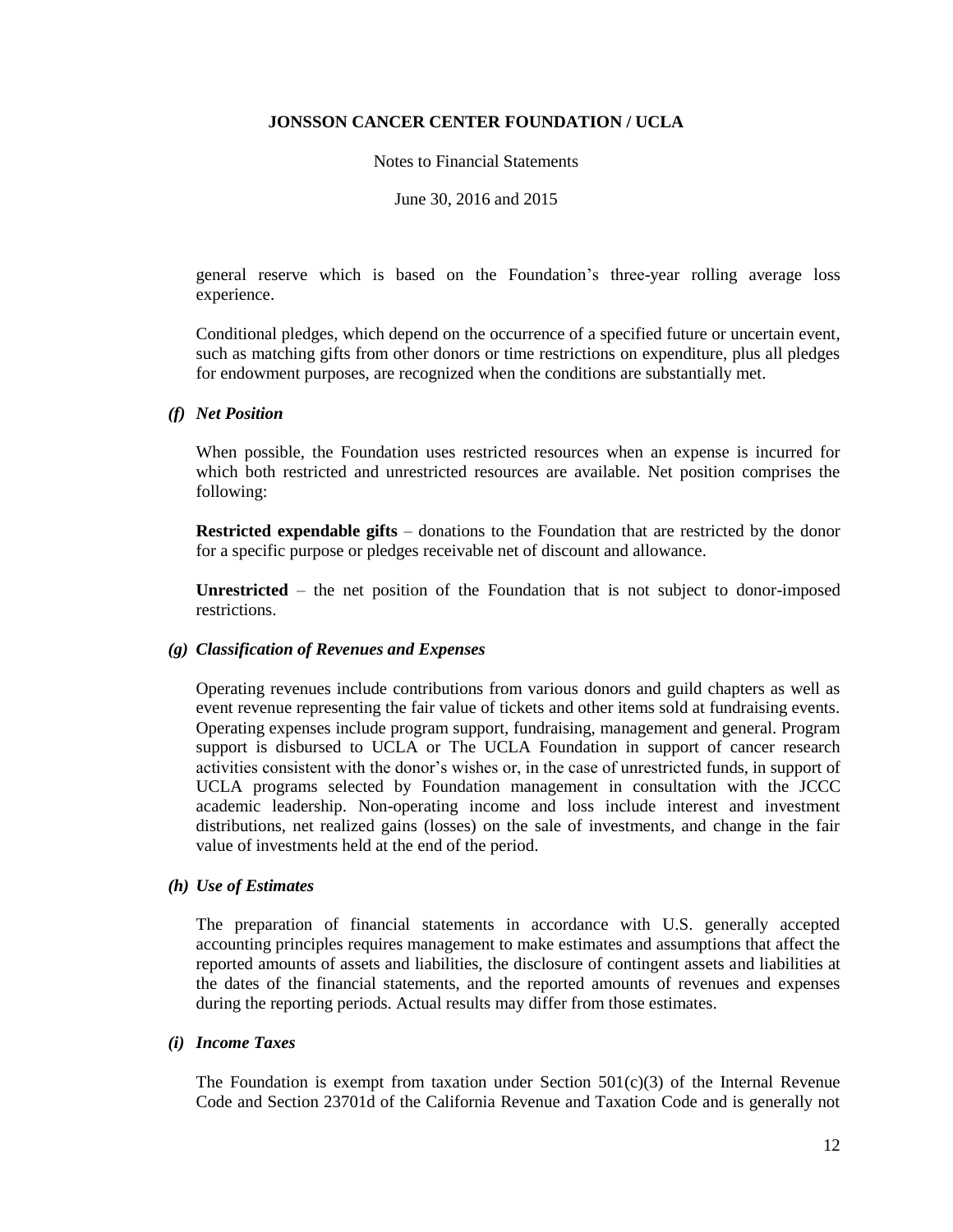## Notes to Financial Statements

June 30, 2016 and 2015

subject to federal or state income taxes. However, the Foundation is subject to income taxes on any net income that is derived from a trade or business, regularly carried on, and not in furtherance of the purpose for which it is granted exemption, also known as unrelated business income. The Foundation did not engage in unrelated business activities and therefore did not record an income tax provision.

## **(3) Investments**

For the year ended June 30, 2016, the Foundation held investments with both the UC Regents and The UCLA Foundation. For the year ended June 30, 2015, all Foundation investments were held with The UCLA Foundation. The UC Regents, as the governing board, is responsible for the oversight of its investments and establishes an investment policy which is carried out by the Chief Investment Officer. Oversight for The UCLA Foundation's investments is provided by the UCLA Investment Company and The UCLA Foundation boards of directors.

|                                                              | 2016            | 2015             |
|--------------------------------------------------------------|-----------------|------------------|
| Short-term                                                   |                 |                  |
| The UCLA Foundation Unendowed Investment Pool                | 6,407,503<br>S. | 6,396,378<br>SS. |
| University of California Regents' Short Term Investment Pool | 37,518          |                  |
| Subtotal: Short-term investments                             | 6,445,021       | 6,396,378        |
| Long-term                                                    |                 |                  |
| University of California Regents' General Endowment Pool     | 4,676,632       |                  |
| The UCLA Foundation Endowed Investment Pool                  | 2,191,002       | 2,412,246        |
| Subtotal: Long-term investments                              | 6,867,634       | 2,412,246        |
| Total investments                                            | \$13,312,655    | 8,808,624        |

**Composition of Investments** (*as classified on the Statements of Net Position*)

The UCLA Foundation's Unendowed Investment Pool (UIP) is invested in the UC Regents' Short Term Investment Pool (STIP). The University of California Regents' STIP authorized investments include fixed-income securities with a maximum maturity of five and one-half years. In addition, The Regents have also authorized loans, primarily to faculty members residing in California, under the University's Mortgage Origination Program with terms up to 40 years.

The University of California Regents' General Endowment Pool (GEP) asset allocation policy currently allows the portfolio to be invested as 32.5%-52.5% equity securities, 7.5%-17.5% fixed income securities, and 30%-60% alternatives.

The UCLA Foundation's Endowed Investment Pool (EIP) asset allocation policy allows the portfolio to be invested in 30%-75% equity securities, 0-25% private equity/venture capital, 5%- 20% multi-strategy, 0-15% credit and 0-10% each of cash, real assets, and real estate.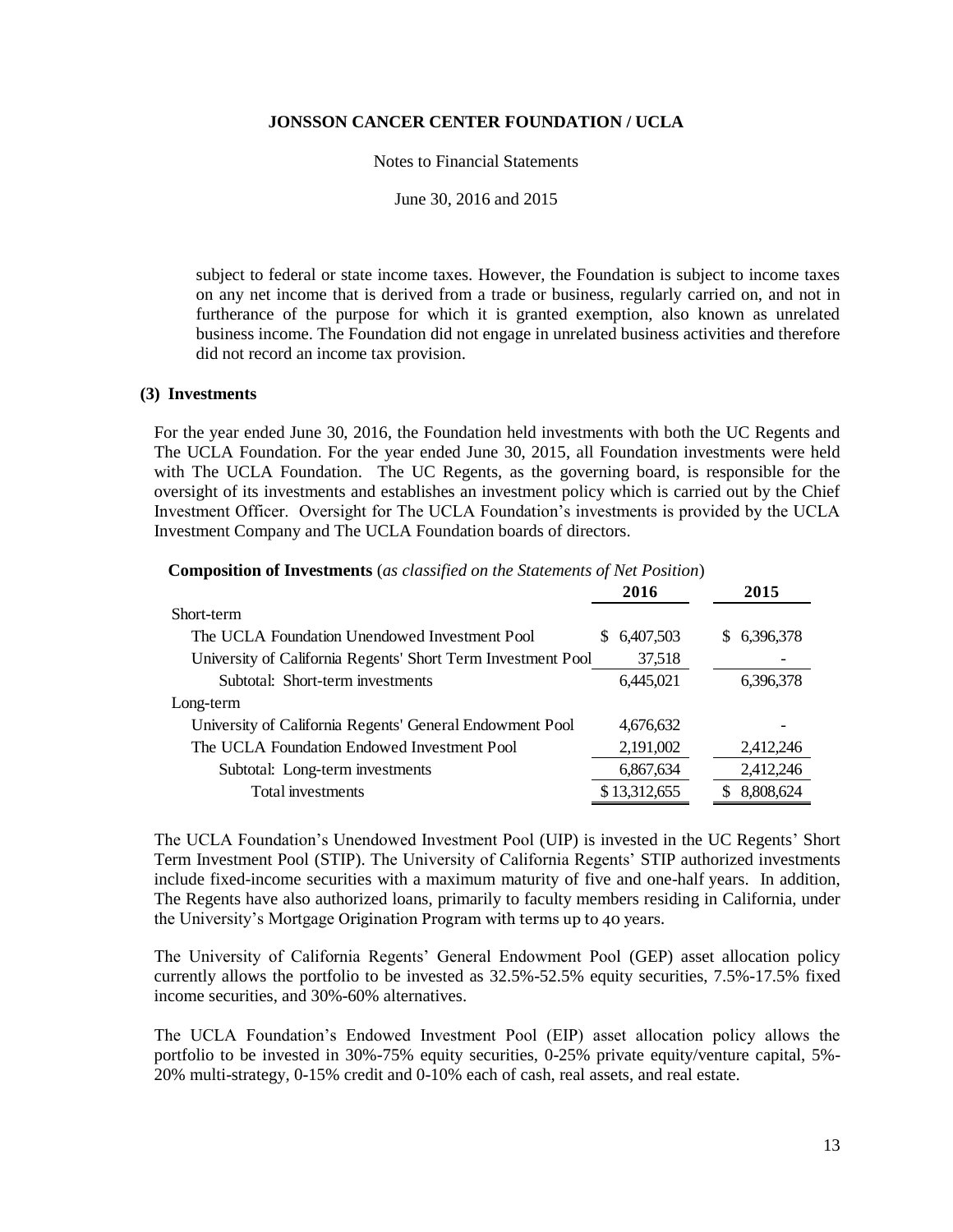#### Notes to Financial Statements

June 30, 2016 and 2015

### **Composition of Investments** (*by investment type*)

|                               | 2016         | 2015         |
|-------------------------------|--------------|--------------|
| Commingled money market funds | \$ 6,445,021 | \$ 6,396,378 |
| Commingled balanced funds     | 6,867,634    | 2,412,246    |
| Total investments             | \$13,312,655 | \$ 8,808,624 |

Investments are exposed to several risks, such as market, credit, foreign currency, and interest rate risk, which can affect the value of the investments.

#### *(a) Credit Risk*

Fixed income securities are subject to credit risk, which is the probability that a bond issuer will fail to pay interest or principal in a timely manner or that negative perceptions of the issuer's ability to make these payments will cause security prices to decline. Neither the UC Regents' STIP nor The UCLA Foundation's UIP are rated by credit rating agencies.

## *(b) Custodial Risk*

Custodial risk is the risk that in the event of the failure of the custodian, the investments may not be returned. The Foundation invests in the various pooled investment vehicles managed by the UC Regents and The UCLA Foundation. These pools are considered to be investments in external pools and are not exposed to custodial credit risk because their existence is not evidenced by securities that exist in physical or book entry form.

## *(c) Concentration of Credit Risk*

Concentration of credit risk is the risk associated with a lack of diversification, such as having substantial investments in a few individual issuers, thereby exposing the organization to greater risks resulting from adverse economic, political, regulatory, geographic, or credit developments. The UC Regents investment guidelines addressing concentration of credit risk related to the investment grade fixed-income portion of the portfolios include a limit of no more than 3% of each portfolio's market value to be invested in any single issuer (except for securities issued by the U.S. government or its agencies). The UCLA Foundation's allocation to the credit portfolio is diversified across credit asset classes and holds a mixture of investment grade and high yield securities of performing and non-performing debt. Accordingly, there are no investments in any one issuer that represents 5% or more of total fixed income investments.

## *(d) Interest Rate Risk*

Interest rate risk is the risk that fixed income securities will decline because of rising interest rates. The Foundation measures interest rate risk using the effective duration method.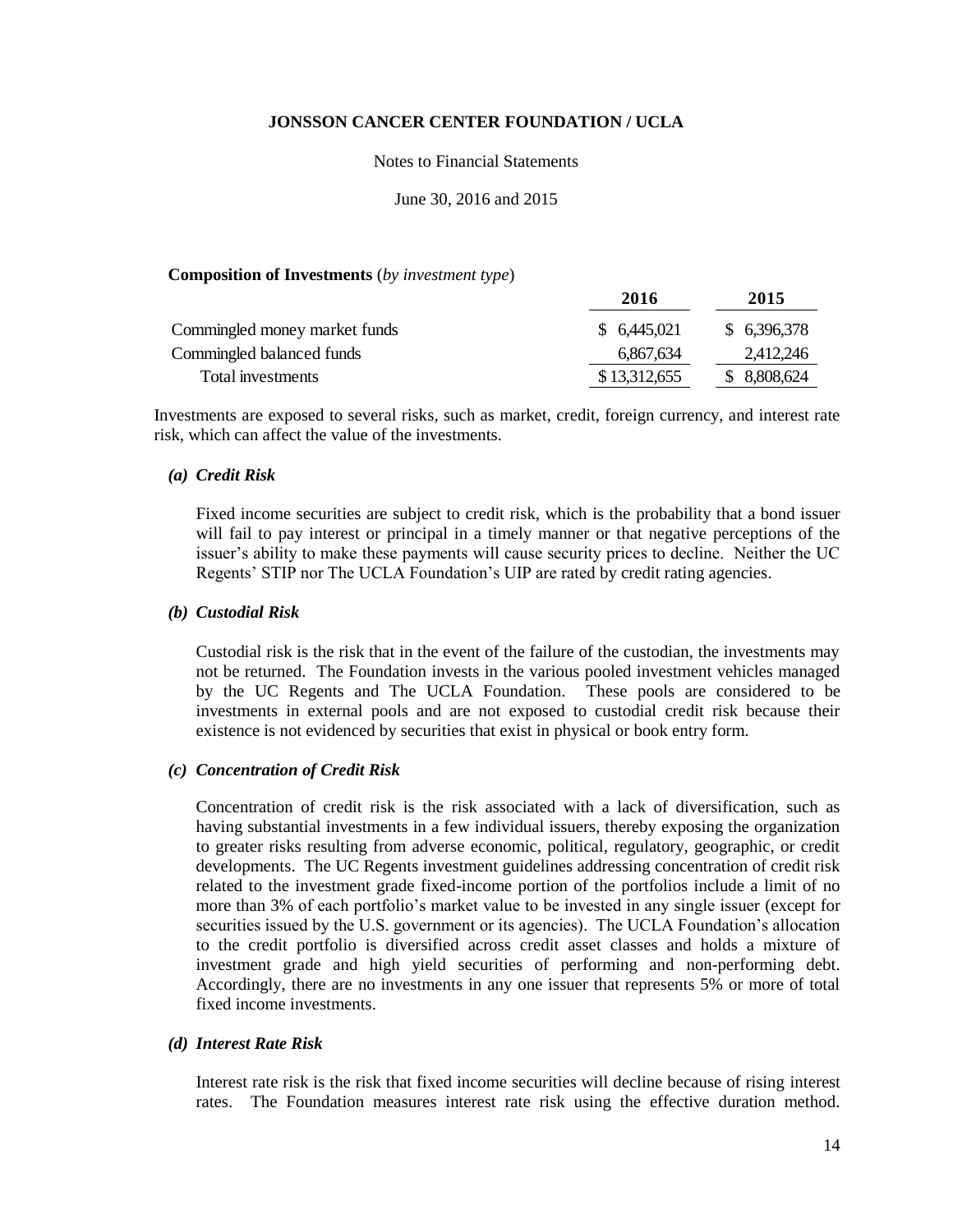#### Notes to Financial Statements

June 30, 2016 and 2015

Effective duration is the approximate change in price of a security resulting from a 100 basis point (1 percentage point) change in the level of interest rates. It is not a measure of time. The interest rate risk schedule summarizes the average effective duration of its portfolio:

|                               | 2016                                 | 2015 |
|-------------------------------|--------------------------------------|------|
|                               | <i>(effective duration in years)</i> |      |
| Commingled money market funds | 1.3                                  | 1.7  |
| Commingled balanced funds     | 37                                   | 5.6  |

#### *(e) Foreign Currency Risk*

Foreign currency risk is the possibility that changes in exchange rates between the U.S. dollar and foreign currencies could adversely affect a deposit or investment's fair value. The Regent's strategic asset allocation policy for GEP includes an allocation to non-US equities. These equity investments are not hedged; therefore, foreign currency risk is an essential part of the investment strategy. The Regent's portfolio guidelines for fixed-income securities also allow exposure to non-U.S. dollar-denominated bonds up to 10% of total the portfolio market value. Exposure to foreign currency risk from these securities is permitted and it may be fully or partially hedged using forward foreign currency exchange contracts. Under the investment policies, such instruments are not permitted for speculative use or to create leverage.

The UCLA Foundation may utilize derivatives, exchange-traded funds or fixed income instruments in order to manage the risk. The following risk schedule summarizes the allocation of the portfolio to foreign currency:

|                           | 2016        | 2015 |
|---------------------------|-------------|------|
|                           |             |      |
| Commingled balanced funds | \$1,338,909 | -    |

#### **(4) Fair Value**

Fair value is defined in accounting standards as the price that would be received to sell an asset or paid to transfer a liability in an orderly transaction between market participants at the measurement date. Assets and liabilities reported at fair value are organized into a hierarchy based on the levels of inputs observable in the marketplace that are used to measure fair value. Inputs are used in applying the various valuation techniques and take into account the assumptions that market participants use to make valuation decisions. Inputs may include price information, credit data, liquidity statistics, and other factors specific to the financial instrument. Observable inputs reflect market data obtained from independent sources. In contrast, unobservable inputs reflect the entity's assumptions about how market participants would value the financial instrument.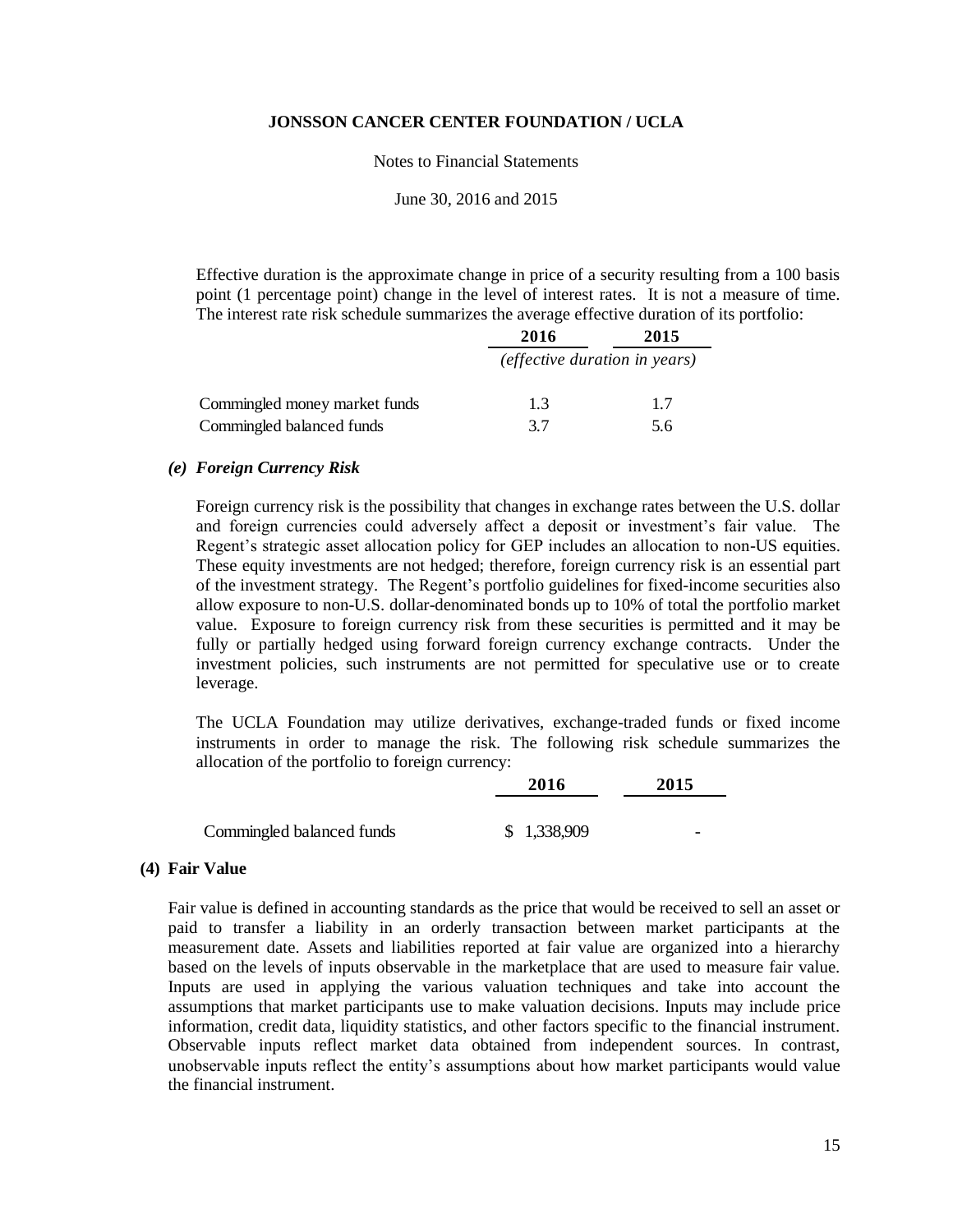#### Notes to Financial Statements

#### June 30, 2016 and 2015

A financial instrument's level within the fair value hierarchy is based on the lowest level of any input that is significant to the fair value measurement. The following describes the hierarchy of inputs used to measure fair value and the primary valuation methodologies used for financial instruments measured at fair value on a recurring basis:

Level 1 – Prices based on unadjusted quoted prices in active markets that are accessible for identical assets or liabilities are classified as Level 1.

Level 2 – Quoted prices in the markets that are not considered to be active, dealer quotations, or alternative pricing sources for similar assets or liabilities for which all significant inputs are observable, either directly or indirectly are classified as Level 2.

Level 3 – Investments classified as Level 3 have significant unobservable inputs, as they trade infrequently or not at all. The inputs into the determination of fair value of these investments are based upon the best information in the circumstance and may require significant management judgment.

Net Asset Value (NAV) – Investments which use NAV as a practical expedient to determine fair value are excluded from the fair value hierarchy. Investments in non-governmental entities that do not have a readily determinable fair value may be valued at NAV.

The Foundation invests in various external investment pools managed either by the University of California or The UCLA Foundation. Each of these pools (see footnote 3) transacts at a share price or net asset value as determined by the University of California (UC) or The UCLA Foundation based upon the underlying fair values of the pooled investments. Additional information on the UC investment pools can be obtained from the 2016 Annual Financial Report of the University of California. Additional information on The UCLA Foundation investment pool can be obtained from its 2016 Financial Statements. The following tables summarize JCCF's commingled funds at June 30, 2016 and June 30, 2015:

| As of 6/30/2016           |                                                  |                                          |                               |                        |                          |              |  |
|---------------------------|--------------------------------------------------|------------------------------------------|-------------------------------|------------------------|--------------------------|--------------|--|
| (in thousands of dollars) | <b>Ouoted Prices in</b><br><b>Active Markets</b> | <b>Other Observable</b><br><b>Inputs</b> | Unobservable<br><b>Inputs</b> | <b>Net Asset Value</b> | <b>Not</b><br>Leveled    |              |  |
|                           | (Level 1)                                        | (Level 2)                                | (Level 3)                     | (NAV)                  |                          | <b>Total</b> |  |
| Commingled funds          |                                                  |                                          |                               | 13,312,655             | $\overline{\phantom{a}}$ | 13,312,655   |  |
| Total investments         | ۰                                                | $\overline{\phantom{a}}$                 |                               | 13,312,655             | $\overline{\phantom{a}}$ | 13,312,655   |  |
| As of 6/30/2015           |                                                  |                                          |                               |                        |                          |              |  |
| (in thousands of dollars) | <b>Ouoted Prices in</b><br><b>Active Markets</b> | <b>Other Observable</b><br><b>Inputs</b> | Unobservable<br><b>Inputs</b> | <b>Net Asset Value</b> | <b>Not</b><br>Leveled    |              |  |
|                           | (Level 1)                                        | (Level 2)                                | (Level 3)                     | (NAV)                  |                          | <b>Total</b> |  |
| Commingled funds          | -                                                |                                          |                               | 8,808,624              |                          | 8,808,624    |  |
| Total investments         | $\overline{a}$                                   |                                          |                               | 8.808.624              |                          | 8,808,624    |  |
|                           |                                                  |                                          |                               |                        |                          |              |  |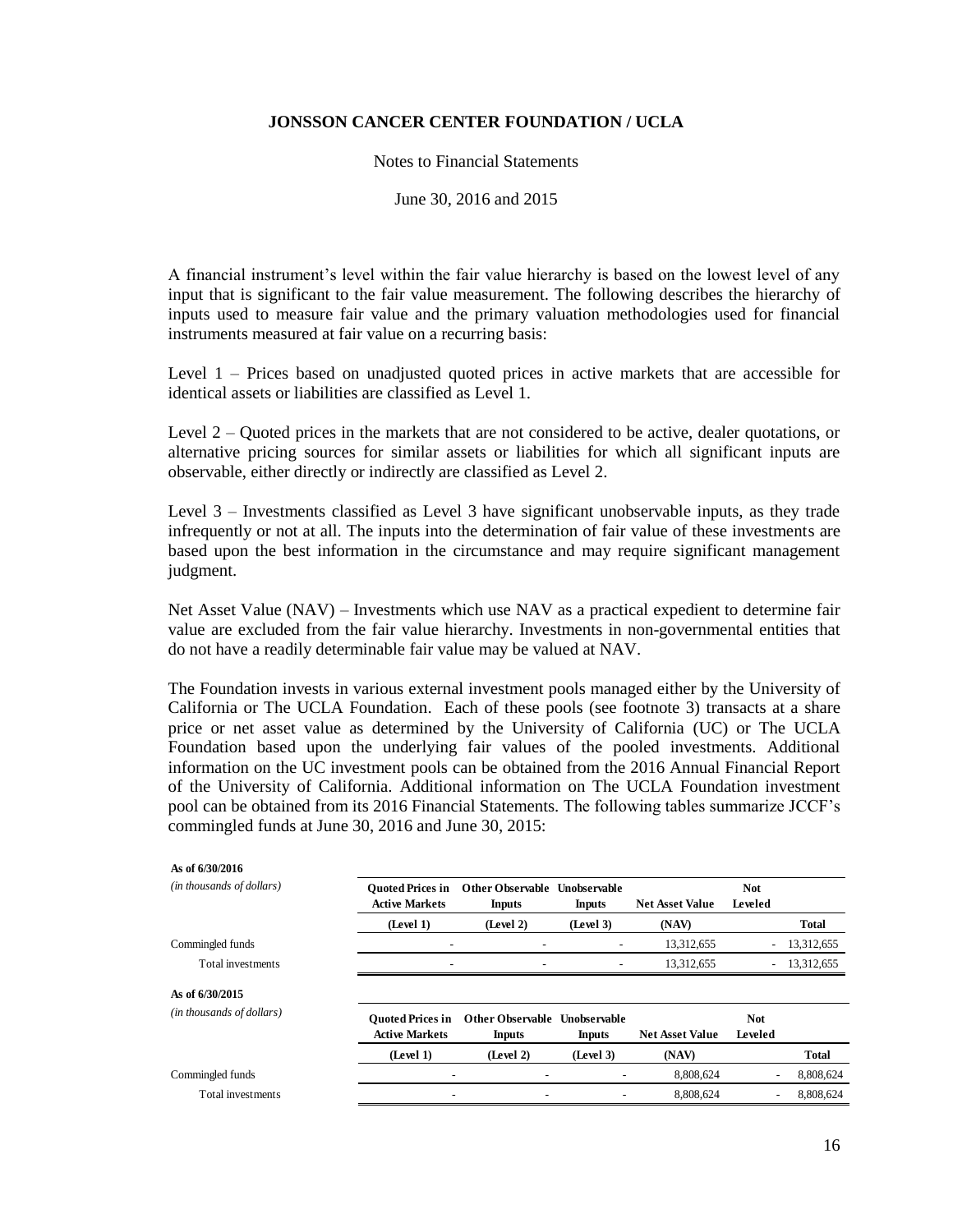# Notes to Financial Statements

# June 30, 2016 and 2015

#### **As of 6/30/2016**

*(In thousands of dollars)*

| Category of<br><b>Investment</b> | <b>Investment Strategy</b>                                                                                                                                                                                                                                                      | <b>Fair Value</b><br><b>NAV</b> | <b>Unfunded</b><br><b>Determined Using Commitments</b> | <b>Remaining Life</b> | <b>Redemption Terms</b>                                                                   | <b>Redemption Restrictions</b> |
|----------------------------------|---------------------------------------------------------------------------------------------------------------------------------------------------------------------------------------------------------------------------------------------------------------------------------|---------------------------------|--------------------------------------------------------|-----------------------|-------------------------------------------------------------------------------------------|--------------------------------|
| money market<br>funds            | Commingled funds - Investments in external<br>commingled funds that<br>invest in high quality<br>money market and fixed<br>income instruments with<br>the objective to maximize<br>returns consistent with<br>safety of principal,<br>liquidity, and cash flow<br>requirements. | \$<br>6,445,021                 | $\overline{a}$                                         | Not Applicable        | 48 hours notice                                                                           | Not Applicable                 |
| balanced funds                   | Commingled funds - Investments in external<br>commingled funds that<br>have an asset allocation<br>to equity securities,<br>alternative investments<br>and fixed income<br>instruments                                                                                          | 6,867,634                       |                                                        | Not Applicable        | Redemption terms range from<br>monthly to quarterly with 10<br>days prior written notice. | Not Applicable                 |
| <b>Total</b>                     |                                                                                                                                                                                                                                                                                 | 13,312,655                      | -\$                                                    |                       |                                                                                           |                                |

#### **As of 6/30/2015**

*(In thousands of dollars)*

| Category of<br><b>Investment</b> | <b>Investment Strategy</b>                                                                                                                                                                                                                                                      | <b>Fair Value</b><br><b>NAV</b> | <b>Unfunded</b><br><b>Determined Using Commitments</b> | <b>Remaining Life</b> | <b>Redemption Terms</b>                                                   | <b>Redemption Restrictions</b> |
|----------------------------------|---------------------------------------------------------------------------------------------------------------------------------------------------------------------------------------------------------------------------------------------------------------------------------|---------------------------------|--------------------------------------------------------|-----------------------|---------------------------------------------------------------------------|--------------------------------|
| money market<br>funds            | Commingled funds - Investments in external<br>commingled funds that<br>invest in high quality<br>money market and fixed<br>income instruments with<br>the objective to maximize<br>returns consistent with<br>safety of principal,<br>liquidity, and cash flow<br>requirements. | \$<br>6,396,378                 | ٠                                                      | Not Applicable        | 48 hours notice                                                           | Not Applicable                 |
| balanced funds                   | Commingled funds - Investments in external<br>commingled funds that<br>have an asset allocation<br>to equity securities,<br>alternative investments<br>and fixed income<br>instruments                                                                                          | 2,412,246                       |                                                        | Not Applicable        | Redemption may be made<br>quarterly with 10 days prior<br>written notice. | Not Applicable                 |
| <b>Total</b>                     |                                                                                                                                                                                                                                                                                 | 8,808,624                       | - \$                                                   |                       |                                                                           |                                |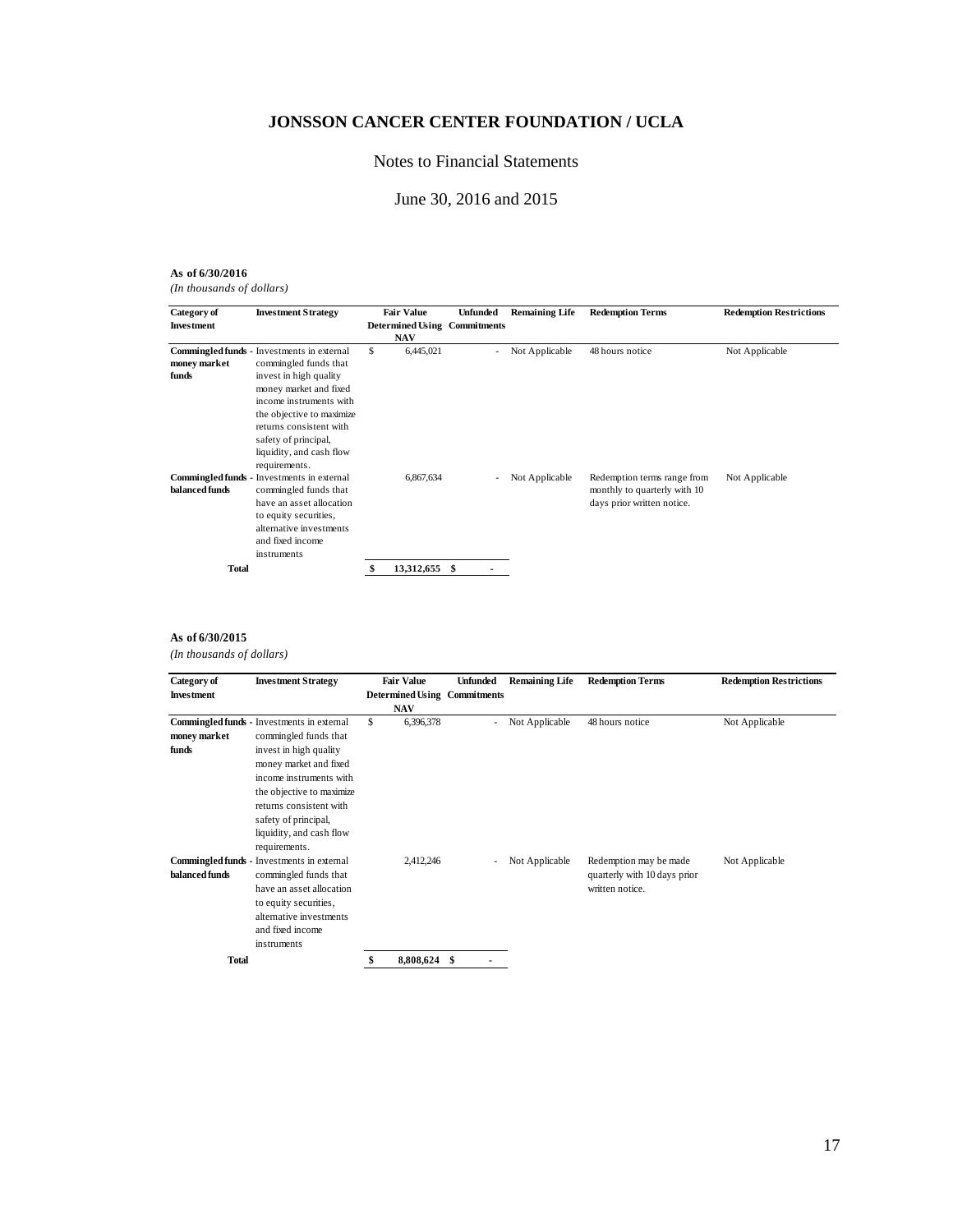#### Notes to Financial Statements

June 30, 2016 and 2015

## **(5) Pledges Receivable**

Pledges receivable are unconditional promises to pay a specific amount and consist of the following at June 30, 2016 and June 30, 2015:

|                                     | 2016         | 2015        |
|-------------------------------------|--------------|-------------|
| Pledges receivable, gross           | \$10,440,696 | \$3,310,280 |
| Less:                               |              |             |
| Allowance for uncollectible pledges | (37, 191)    | (12,228)    |
| Discount for future payments        | (433,072)    | (19,741)    |
| Pledges receivable, net             | 9,970,433    | 3,278,311   |
| Current pledges receivable, net     | 1,749,171    | \$2,221,991 |
| Non-current pledges receivable, net | 8,221,262    | 1,056,320   |
|                                     | 9,970,433    | 3,278,311   |

Management evaluates the collectability of its receivables and records an allowance for estimated uncollectible amounts. The Foundation recorded a loss provision of \$25 thousand in FY16 and a reversal of \$7 thousand in FY15. Both amounts were recorded as adjustments to contribution revenue. In addition, the Foundation recorded a reduction in contribution revenue due to present value adjustments in FY16 of \$413 thousand and present value accretion of \$14 thousand in FY15. Pledges due beyond one year have been discounted using rates ranging from 2.4% to 1.2%. Ninetythree percent of pledges receivable, net of discount, are from five donors in fiscal year 2016 as compared to eighty-three percent in fiscal year 2015.

## **(6) Program Support**

Grants made in support of Foundation programs are as follows: